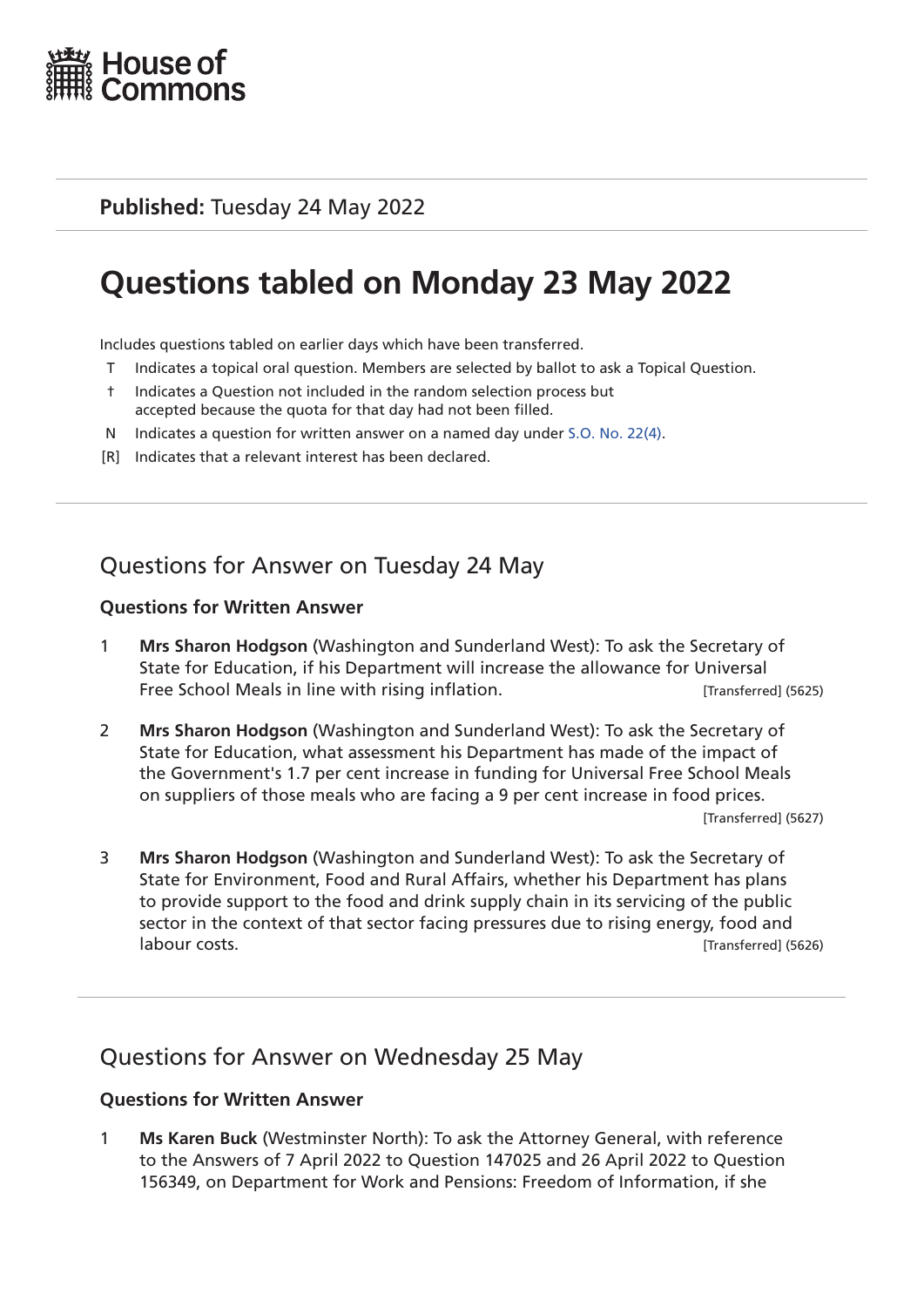will instruct the Government Legal Service to undertake an assessment of the basis for the Department for Work and Pensions' decision to withhold publication of the Prime Minister's Implementation Unit's report on the experiences of vulnerable people who have been claiming Universal Credit. (6679)

- 2 **Andrew Rosindell** (Romford): To ask the Secretary of State for Foreign, Commonwealth and Development Affairs, whether she has made an assessment of the potential economic implications for Anguilla of that country's trading relationship with the EU; and whether she has had discussions with the Secretary of State for International Trade on plans to promote trade between Anguilla and (a) Britain and (b) the Commonwealth. (6711)
- 3 **John McNally** (Falkirk): To ask the Secretary of State for Business, Energy and Industrial Strategy, what estimate he has made of the number of people of state pension age who will not be eligible for the £150 council tax rebate because they live in properties with tax bands E to H; and what assessment the Government made of the potential impact on that group before restricting eligibility to people in properties in Council Tax bands A to D. (6802)
- 4 **Johnny Mercer** (Plymouth, Moor View): To ask the Secretary of State for Business, Energy and Industrial Strategy, whether he has made an assessment of the potential merits of facilitating (a) public consultation and (b) parliamentary scrutiny prior to closing (i) Plymouth and (ii) other Insolvency Service offices; and whether he has made an assessment of the practicalities of requiring staff to relocate in the context of subsequent long commuting times. (6826)
- 5 **Dr Matthew Offord** (Hendon): To ask the Secretary of State for Business, Energy and Industrial Strategy, what assessment he has made of the compatibility of the development North Sea gas field, Jackdaw, with his Department's Energy Security Strategy. (6745)
- 6 **Jim Shannon** (Strangford): To ask the Secretary of State for Business, Energy and Industrial Strategy, what steps his Department is taking to mitigate the effects on consumers of rises in fuel costs. (6765)
- 7 **Yasmin Qureshi** (Bolton South East): To ask the Secretary of State for Digital, Culture, Media and Sport, what plans the Government has to fund research into the impact of social media on young people's mental health. (6740)
- 8 **Andrew Rosindell** (Romford): To ask the Secretary of State for Digital, Culture, Media and Sport, with reference to the Answer of 18 March 2022 to Question 137983, on Department for Digital, Culture, Media and Sport: British Overseas Territories, what plans officials in her Department has to work with representatives of British Overseas Territories to celebrate Her Majesty's Platinum Jubilee. (6707)
- 9 **Andrew Rosindell** (Romford): To ask the Secretary of State for Digital, Culture, Media and Sport, what the budget is for the Counter Disinformation Unit in 2022- 23; and if it is operational as of 23 May 2022. (6720)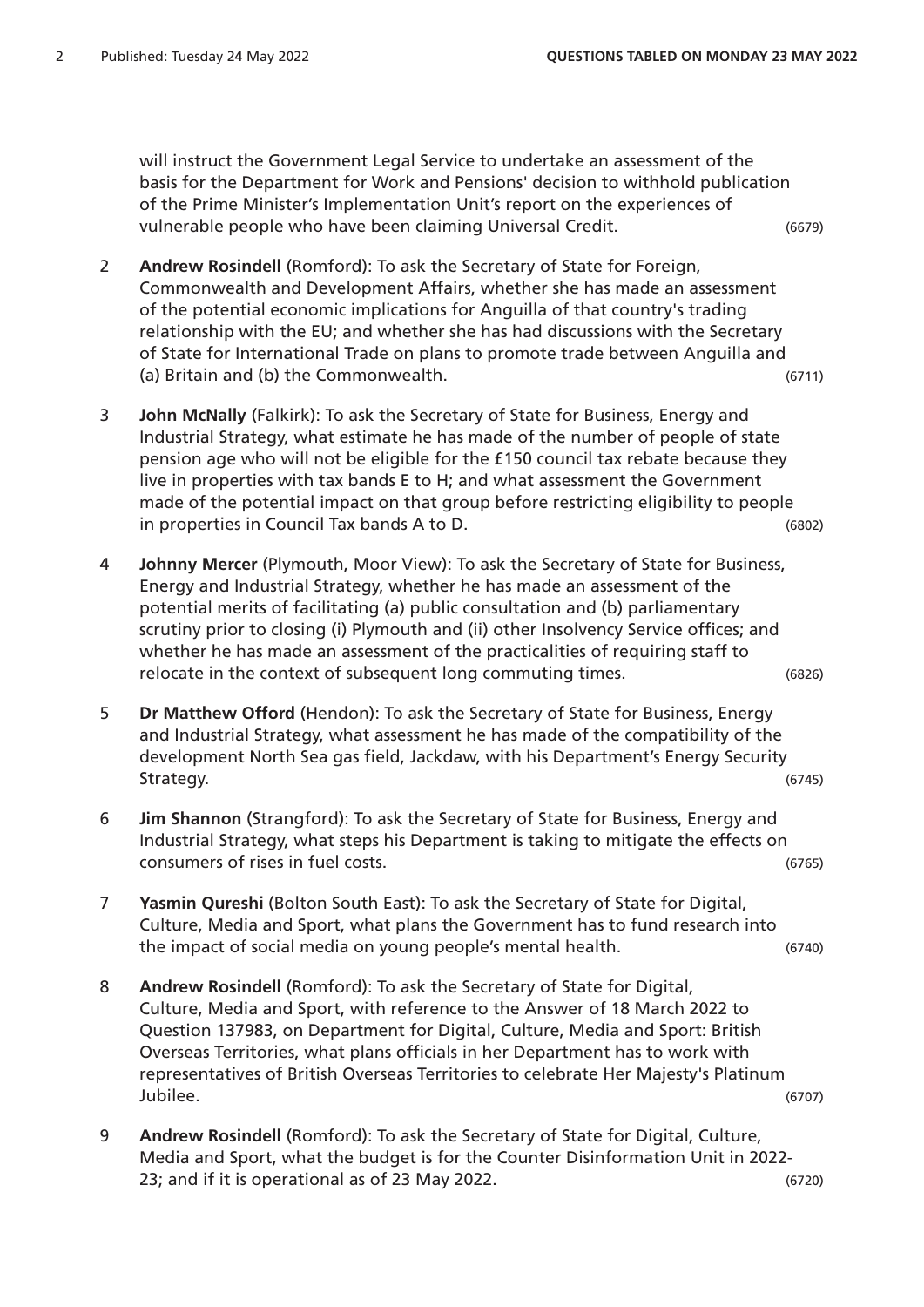- 10 **Mark Tami** (Alyn and Deeside): To ask the Secretary of State for Digital, Culture, Media and Sport, what assessment she has made of the potential impact of privatising Channel 4 on the independent television sector in (a) Alyn and Deeside constituency and (b) the UK. (6698)
- 11 **Catherine West** (Hornsey and Wood Green): To ask the Secretary of State for Digital, Culture, Media and Sport, how much of the £300 million summer sports recovery package, announced in 2021, has been delivered to cricket organisations; and which organisations have received that funding. (6857)
- 12 **Mr Steve Baker** (Wycombe): To ask the Secretary of State for Education, if he will make it is his policy to increase funding for schools where English is a second language for a significant proportion of pupils; and if he will make a statement. (6747)
- 13 **Marsha De Cordova** (Battersea): To ask the Secretary of State for Education, what steps he is taking to end the handcuffing and restraint of children in the care system by private secure transportation providers except when there is a considerable risk of the child harming themselves or others. (6895)
- 14N **Dan Jarvis** (Barnsley Central): To ask the Secretary of State for Education, whether he has had discussions with Cabinet colleagues on allocating additional funding to local authorities to increase SEND provision in schools. [Transferred] (5658)
- 15N **Dan Jarvis** (Barnsley Central): To ask the Secretary of State for Education, whether he has had discussions with Cabinet colleagues on the provision of funding for SEND in schools in (a) Barnsley Metropolitan Borough Council and (b) Richmondshire District Council. **Example 20 and Secure 20 and Secure 20 and Secure 20 and Secure 20 and Secure 20**
- 16 **Mark Logan** (Bolton North East): To ask the Secretary of State for Education, whether Ukrainian diplomas and other education credentials are recognised (a) in the UK and (b) by UK employers. (6942)
- 17 **Rachael Maskell** (York Central): To ask the Secretary of State for Education, what steps his Department is taking to strengthen the transition points for children between (a) various stages of the child's life including home and social care, (b) different forms of social care provision and (c) social care and independent living to ensure stability and safety for all affected children. (6811)
- 18 **Rachael Maskell** (York Central): To ask the Secretary of State for Education, if he will take steps to ensure that children and young people's voices are strengthened in the social care system. (6812)
- 19 **Rachael Maskell** (York Central): To ask the Secretary of State for Education, if he will take steps to ensure that the Government's formal response to the Independent Review of Children's Social Care sets out a clear programme of change, including (a) a timetable for delivery, (b) ambitions and (c) obligations. (6813)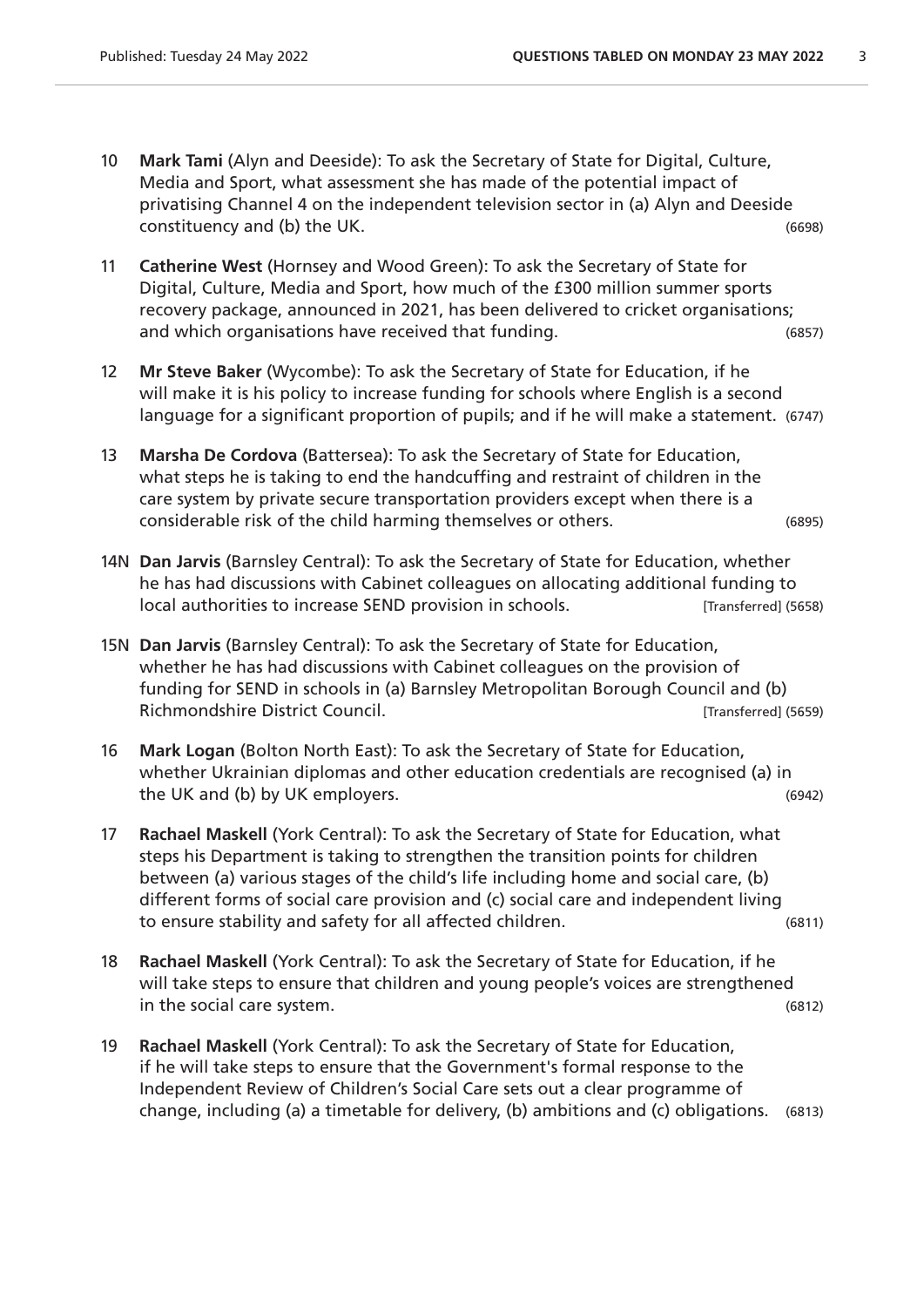| 20 | Rachael Maskell (York Central): To ask the Secretary of State for Education,<br>what steps he plans to take to help ensure that young people and families with<br>experience of care are engaged in the implementation of the Independent Review                                |        |
|----|---------------------------------------------------------------------------------------------------------------------------------------------------------------------------------------------------------------------------------------------------------------------------------|--------|
|    | of Children's Social Care.                                                                                                                                                                                                                                                      | (6814) |
| 21 | Rachael Maskell (York Central): To ask the Secretary of State for Education, what<br>steps he is taking to improve leadership in children's social care.                                                                                                                        | (6815) |
| 22 | Rachael Maskell (York Central): To ask the Secretary of State for Education,<br>if he will bring forward a plan to institute an early careers framework for<br>social workers enabling five years of supervised and supported professional<br>engagement.                       | (6816) |
| 23 | Rachael Maskell (York Central): To ask the Secretary of State for Education, if he<br>will increase support for families involved in the adoption process to ensure that<br>contact with birth parents is achieved with support rather than independently.                      | (6817) |
| 24 | Rachael Maskell (York Central): To ask the Secretary of State for Education, what<br>assessment he has made of the potential merits of regional care cooperatives as<br>proposed in the Independent Review of Children's Social Care.                                           | (6818) |
| 25 | Rachael Maskell (York Central): To ask the Secretary of State for Education,<br>if he will adopt the proposal for family help to secure early multidisciplinary<br>interventions around the child and their family as part of Independent Review of<br>Children's Social Care.  | (6819) |
| 26 | Rachael Maskell (York Central): To ask the Secretary of State for Education,<br>whether he plans to take steps relating to the training of the children's social care<br>workforce as a result of the Independent Review of Children's Social Care.                             | (6820) |
| 27 | Charlotte Nichols (Warrington North): To ask the Secretary of State for Education,<br>if he will make it his policy to introduce a bursary for podiatry students of £9,000<br>a year.                                                                                           | (6936) |
| 28 | Charlotte Nichols (Warrington North): To ask the Secretary of State for Education,<br>if he will make it his policy to introduce a bursary for podiatry students of £9,000<br>a year.                                                                                           | (6937) |
| 29 | Jim Shannon (Strangford): To ask the Secretary of State for Education, whether his<br>Department has made a recent assessment of the level of shortages of cleaners in<br>schools.                                                                                              | (6764) |
| 30 | John Howell (Henley): To ask the Secretary of State for Environment, Food and<br>Rural Affairs, what assessment he has made of the potential merits of uplifting<br>support payments and grants to farmers in England in the context of the rates of<br>agricultural inflation. | (6738) |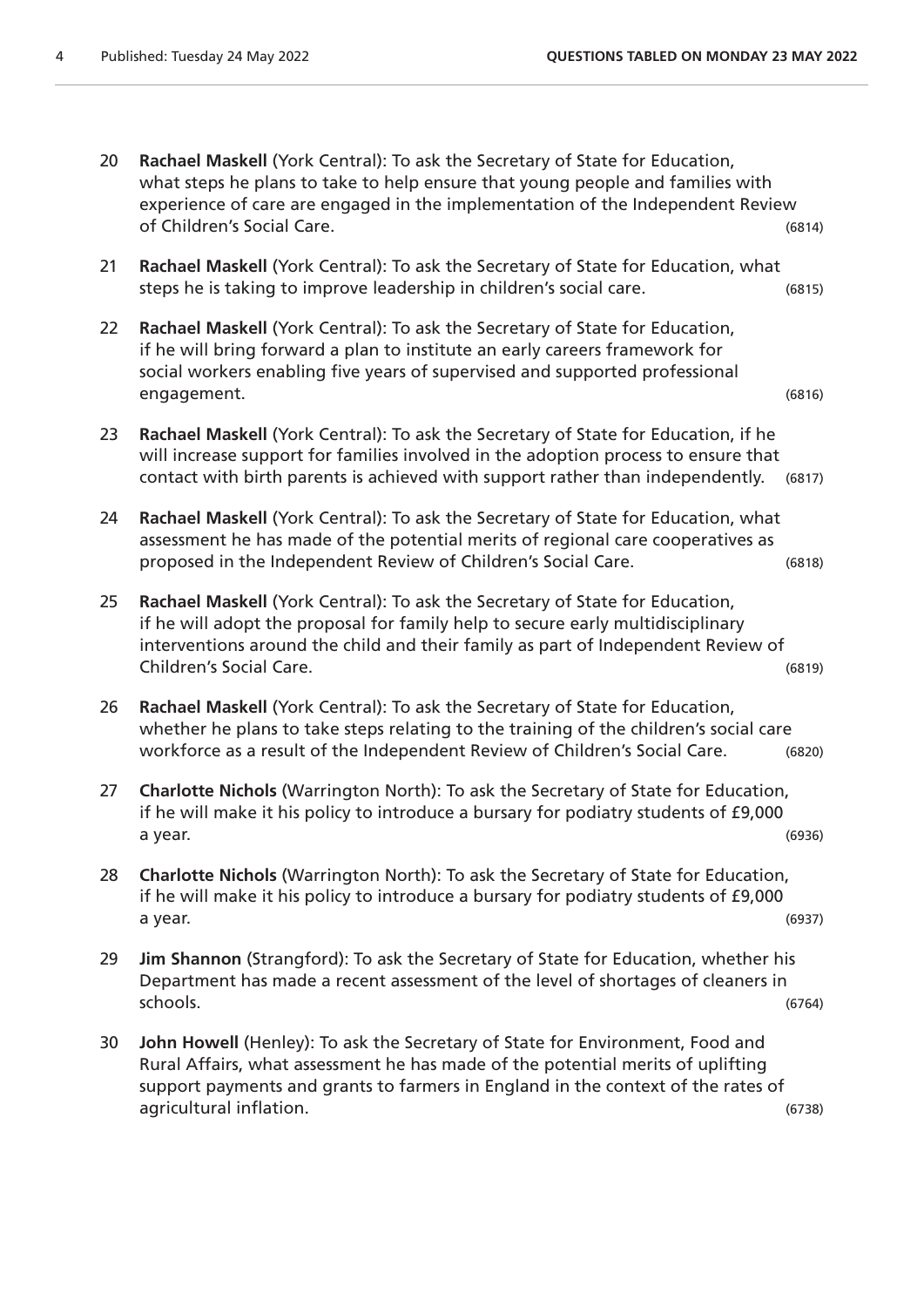31 **John Howell** (Henley): To ask the Secretary of State for Environment, Food and Rural Affairs, what assessment he has made of the potential merits of applying inflation indexes to support payments and grants available to farmers in England.

(6739)

- 32 **Daniel Kawczynski** (Shrewsbury and Atcham): To ask the Secretary of State for Environment, Food and Rural Affairs, what steps he is taking to mitigate the risk of flooding throughout Shrewsbury in the short and medium term, in the context of recent record levels of flooding. (6732)
- 33 **Daniel Kawczynski** (Shrewsbury and Atcham): To ask the Secretary of State for Environment, Food and Rural Affairs, what steps his Department is taking to protect the areas of Shrewsbury's town centre, Coton Hill, Coleham, and Riverside, from flooding. (6733)
- 34 **Mr Ian Liddell-Grainger** (Bridgwater and West Somerset): To ask the Secretary of State for Environment, Food and Rural Affairs, if his Department will make an assessment of the implications for its policies of the Dispatches programme broadcast on 29 November 2021 entitled, The truth about your chicken; and if he will make a statement. (6702)
- 35 **Mr Ian Liddell-Grainger** (Bridgwater and West Somerset): To ask the Secretary of State for Environment, Food and Rural Affairs, with reference to the decision by Sainsbury's and other leading supermarkets not to procure meat supplied by JBS SA or its subsidiaries due to allegations of involvement in illegal deforestation of the Amazon and allegations of modern day slavery practices, if he will take steps with Cabinet colleagues to examine Government departments and agencies meat supply contracts with that company. (6703)
- 36 **Kenny MacAskill** (East Lothian): To ask the Secretary of State for Environment, Food and Rural Affairs, how many Intra-Trade Animal Health certificates were issued for dogs entering the UK in each month of (a) 2021 and (b) 2022 to date; and from which country did those dogs originate. (6928)
- 37 **Kenny MacAskill** (East Lothian): To ask the Secretary of State for Environment, Food and Rural Affairs, how many dogs were imported through the Pet Travel Scheme in each month of (a) 2021 and (b) 2022 to date; and from which country did these dogs originate. (6929)
- 38 **Kenny MacAskill** (East Lothian): To ask the Secretary of State for Environment, Food and Rural Affairs, how many dogs were imported under the Balai Directive in each month of (a) 2021 and (b) 2022 to date; and from which country did these dogs originate. (6930)
- 39 **Sarah Olney** (Richmond Park): To ask the Secretary of State for Environment, Food and Rural Affairs, what analysis his Department has made of the potential merits of including glass bottles in the Deposit Return Scheme. (6858)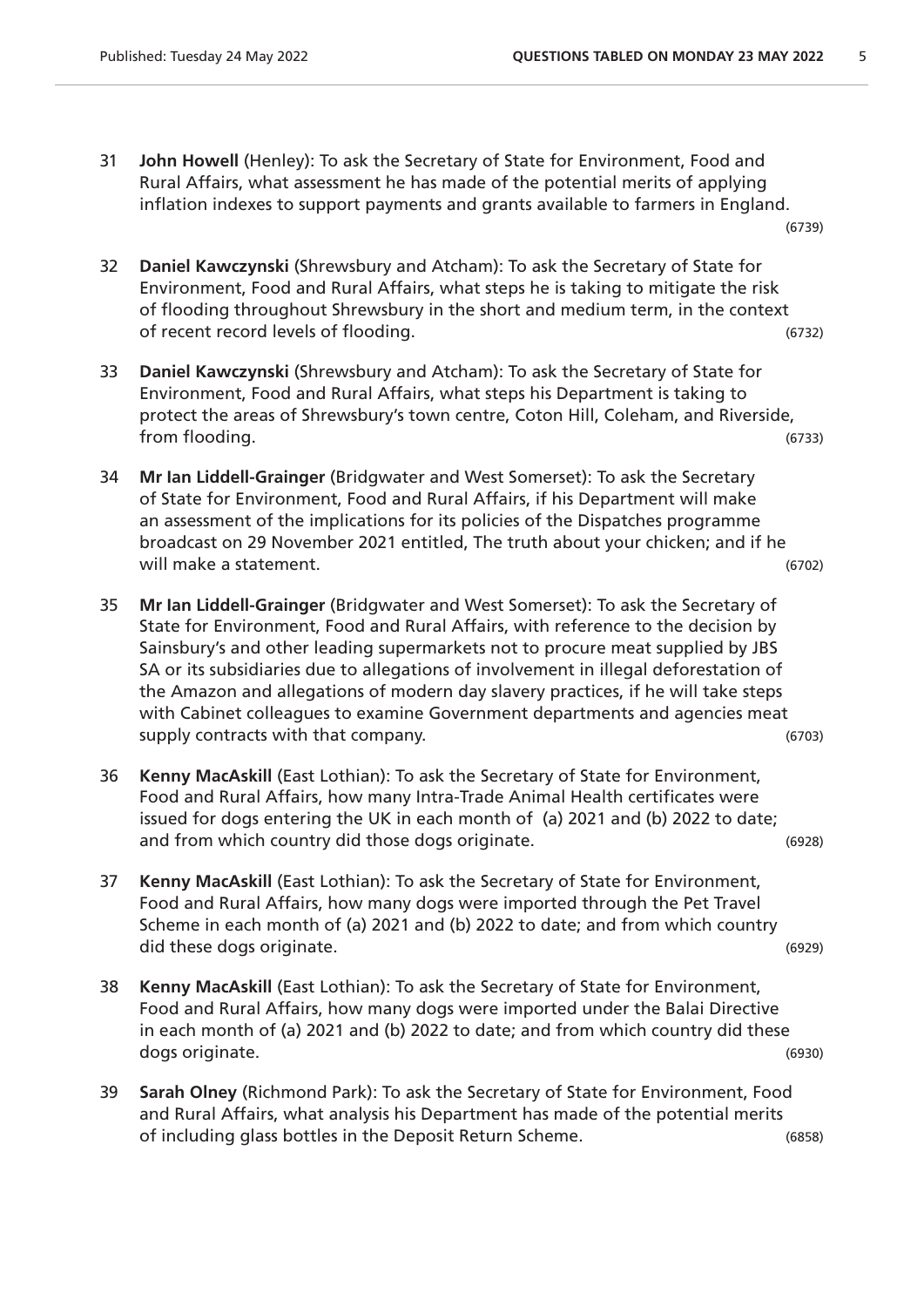- 40 **Andrew Rosindell** (Romford): To ask the Secretary of State for Environment, Food and Rural Affairs, with reference to the Answer of 28 March 2022 to Question 144849 on Dogs: imports, when his Department will publish its response to the consultation on proposed restrictions to the commercial and non-commercial movement of pets into Great Britain; what assessment he has made of the potential merits of a ban on the import of pregnant dogs; and if he will take steps prior to the publication of the consultation response to restrict the transport of dogs subjected to low welfare practices. (6719)
- 41 **Jim Shannon** (Strangford): To ask the Secretary of State for Environment, Food and Rural Affairs, what recent estimate he has made of the total number of dairy farms throughout the country. (6771)
- 42 **Gareth Thomas** (Harrow West): To ask the Secretary of State for Environment, Food and Rural Affairs, if he will publish (a) the minutes of the last meeting of the Trade Specialist Committee, (b) a full list of Ministers who attended the last meeting of the Trade Specialist Committee, (c) a list of all attendees of the last meeting of the Trade Specialist Committee and (d) the date of the next scheduled meeting of the Trade Specialist Committee; and if he will make a statement. (6677)
- 43 **Daniel Zeichner** (Cambridge): To ask the Secretary of State for Environment, Food and Rural Affairs, when the Rural Proofing report 2021 will be published. (6787)
- 44 **Cherilyn Mackrory** (Truro and Falmouth): To ask the Secretary of State for International Trade, which nations her Department has held discussions with on critical minerals. (6909)
- 45 **Andrew Rosindell** (Romford): To ask the Secretary of State for International Trade, whether her Department has undertaken a recent assessment of the impact of the UK's departure from the EU on the Sovereign Base Areas in Cyprus; and what steps her Department is taking to encourage further trade between those areas and Cyprus. (6718)
- 46 **Tulip Siddiq** (Hampstead and Kilburn): To ask the Secretary of State for International Trade, with reference to the Answer of 28 April 2022 to Question 15096 on Export Credit Guarantees: Iran, whether the £28.4 million debt owed by Iran to UK Export Finance (UKEF) has (a) been closed or (b) is still being pursued by UKEF following the settlement of the IMS dispute in March 2022. (6853)
- 47 **Gareth Thomas** (Harrow West): To ask the Secretary of State for International Trade, what assessment she has made of the potential merits of facilitating a fasttrack route for exports of perishable goods from the UK to the EU; and if she will make a statement. (6675)
- 48 **Gareth Thomas** (Harrow West): To ask the Secretary of State for International Trade, what steps her Department is taking towards a veterinary agreement between the UK and the EU to help reduce trade barriers on both imports and export between the UK and the EU; and if she will make a statement. (6676)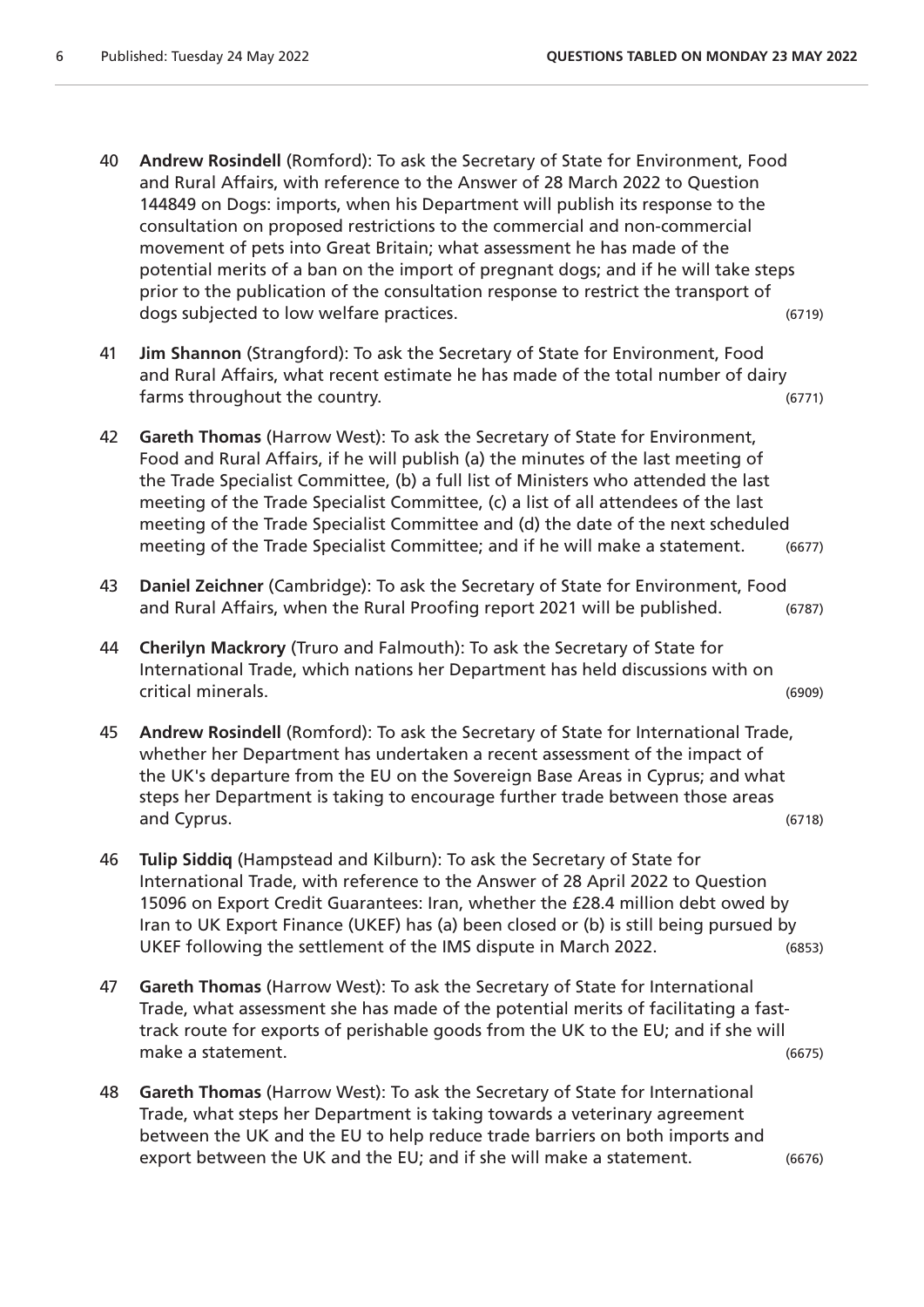49 **Mike Amesbury** (Weaver Vale): To ask the Secretary of State for Levelling Up, Housing and Communities, what steps he will take to ensure that housing development potential is taken into account when allocating levelling up funding. (6894)

50 **Rachael Maskell** (York Central): To ask the Secretary of State for Levelling Up, Housing and Communities, what steps he will take to ensure that refugees from Ukraine are adequately housed after six months of residing with a host family. (6821)

- 51 **Stuart C McDonald** (Cumbernauld, Kilsyth and Kirkintilloch East): To ask the Secretary of State for Levelling Up, Housing and Communities, whether resettled Afghans who reject two offers of accommodation will be considered intentionally homeless or will still be able to apply to a local authority for homelessness assistance. (6791)
- 52 **Charlotte Nichols** (Warrington North): To ask the Secretary of State for Levelling Up, Housing and Communities, whether the thank you payment from the Homes for Ukraine Scheme be made available to British residents who are providing accommodation to their own relatives fleeing Ukraine. (6938)
- 53 **Sir Gary Streeter** (South West Devon): To ask the Secretary of State for Levelling Up, Housing and Communities, what conditions are typically linked to a loan issued by the Public Works Loan Board to a local authority to carry out regeneration works. (6691)
- 54 **Sir Gary Streeter** (South West Devon): To ask the Secretary of State for Levelling Up, Housing and Communities, whether public support for a regeneration project is required in order for a local authority to be eligible for a loan from the Public Works Loan Board to help fund that project. (6692)
- 55 **Munira Wilson** (Twickenham): To ask the Secretary of State for Levelling Up, Housing and Communities, when he expects the second part of the Government's leasehold reform legislation to be brought forward. (6932)
- 56 **James Daly** (Bury North): To ask the Secretary of State for Transport, whether his Department has plans to reinstate hard shoulders on SMART motorways. (6960)
- 57 **Marsha De Cordova** (Battersea): To ask the Secretary of State for Transport, when the planned upgrades to deliver accessible access at Battersea Park Station will begin. (6896)
- 58 **Julian Knight** (Solihull): To ask the Secretary of State for Transport, pursuant to the Answer of 17 May 2022 to Question 796, what steps his Department is taking to ensure that the licensing authority, Transport for London, is enforcing compliance in the context of unlicensed private hire vehicles continuing to operate in London as a result of regulation 9(14), issued by Transport for London following the Divisional Court's judgment in December 2021, lacking enforcement power. (6801)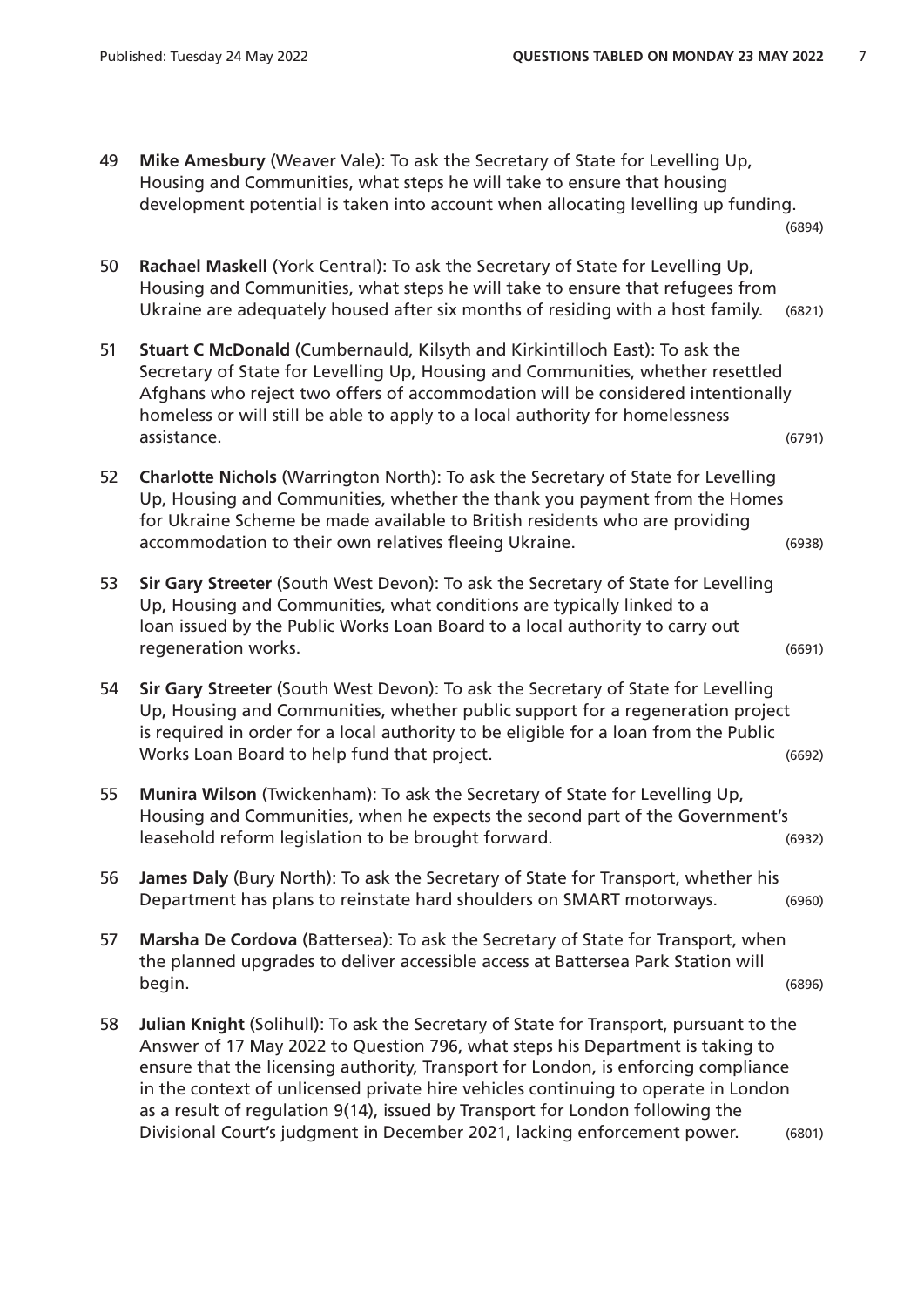- 59 **Dr Matthew Offord** (Hendon): To ask the Secretary of State for Transport, what estimate his Department has made of the timeframe for works to be completed on the bridge over the M1 and railway line at Apex Corner in Mill Hill. (6746)
- 60 **Sarah Olney** (Richmond Park): To ask the Secretary of State for Transport, whether he has made an assessment of the potential merits of introducing two factor authentication for the booking of driving tests. (6860)
- 61 **Jim Shannon** (Strangford): To ask the Secretary of State for Transport, what steps his Department is taking to encourage major retailers to provide vehicle charging points; and whether he has made an assessment of the potential merits of stores over a certain size include a number of charging points for electric vehicles. (6772)
- 62 **Ms Karen Buck** (Westminster North): To ask the Secretary of State for Work and Pensions, with reference to the minutes of the meeting of the Universal Credit Programme Board on 22 October 2019, if she will place the agendas, papers and minutes of the vulnerable claimants steering group in the House of Commons Library. (6682)
- 63 **Bambos Charalambous** (Enfield, Southgate): To ask the Secretary of State for Work and Pensions, what assessment she has made of the impact of the introduction of phone and video face-to-face assessments for Personal Independence Payment (PIP) on the time taken for new claimants of PIP to receive their benefits. (6871)
- 64 **Bambos Charalambous** (Enfield, Southgate): To ask the Secretary of State for Work and Pensions, what types of information and guidance are being given to support new claimants of Personal Independence Payment who may experience a delay in payment; what format that information and guidance is in; and how often it is communicated to affected people. (6872)
- 65 **Bambos Charalambous** (Enfield, Southgate): To ask the Secretary of State for Work and Pensions, what her Department advises to existing claimants of Personal Independence Payments in the event that their condition has worsened but an assessment review for a higher rate has not been carried out as a result of an award being close to ending. (6873)
- 66 **Vicky Foxcroft** (Lewisham, Deptford): To ask the Secretary of State for Work and Pensions, what steps she is taking to ensure that stakeholders are consulted as part of her Department's work to reduce the disability employment gap; and how frequently that consultation is taking place. (6827)
- 67 **Vicky Foxcroft** (Lewisham, Deptford): To ask the Secretary of State for Work and Pensions, with reference to her Department's press release of 17 May 2022, Government hits goal to see a million more disabled people in work, whether her Department plans to set a new goal to further build on that increase. (6828)
- 68 **Vicky Foxcroft** (Lewisham, Deptford): To ask the Secretary of State for Work and Pensions, how her Department defines in employment in the context of the Disability Employment Goal. (6829)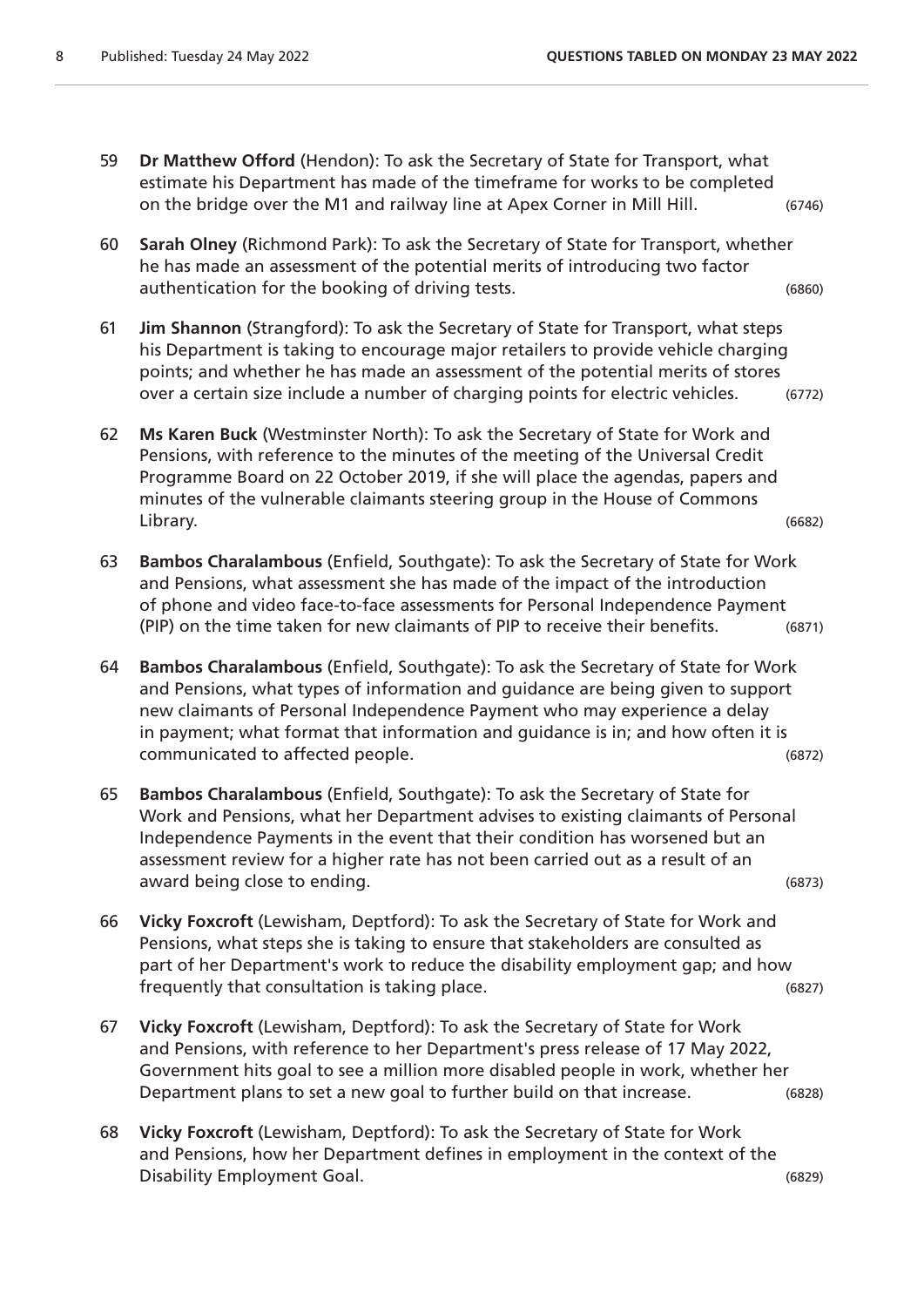- 69 **Vicky Foxcroft** (Lewisham, Deptford): To ask the Secretary of State for Work and Pensions, how many disabled people have been in employment in each year since 2017, by sector. (6830)
- 70 **John Lamont** (Berwickshire, Roxburgh and Selkirk): To ask the Secretary of State for Work and Pensions, what targets his Department has set for standard waiting times for new claimants of PIP to receive their first payment. (6868)
- 71 **John Lamont** (Berwickshire, Roxburgh and Selkirk): To ask the Secretary of State for Work and Pensions, what criteria her Department uses to assess performance standards for average clearance times for new claims made under normal rules for Personal Independence Payments. (6869)
- 72 **Sarah Olney** (Richmond Park): To ask the Secretary of State for Work and Pensions, what assessment she has made of the potential impact of the closure of 41 of her Department's facilities on the ability of people to access benefit support. (6859)
- 73 **Chi Onwurah** (Newcastle upon Tyne Central): To ask the Secretary of State for Work and Pensions, what steps her Department is taking in response to the all party Parliamentary group on state pension inequality for women's submission to the Parliamentary and Health Service Ombudsman's investigation into the communication of changes to women's state pension age. (6763)
- 74 **Andrew Rosindell** (Romford): To ask the Secretary of State for Work and Pensions, how many people have been paid under the Vaccine Damage Payment scheme in (a) the UK, (b) the London Borough of Havering and (c) Romford. (6704)
- 75 **Mark Tami** (Alyn and Deeside): To ask the Secretary of State for Work and Pensions, what estimate she has made of the take up rate of Pension Credit in (a) Flintshire and (b) Wales; and what steps her Department is taking to increase take up of Pension Credit. (6699)
- 76 **Matt Vickers** (Stockton South): To ask the Secretary of State for Work and Pensions, what recent estimate she has made of the number of people who have moved off Universal Credit and into work as a result of the Way to Work campaign. (6950)
- 77 **Matt Vickers** (Stockton South): To ask the Secretary of State for Work and Pensions, what steps she is taking to help people understand their personal pensions. (6951)
- 78 **Matt Vickers** (Stockton South): To ask the Secretary of State for Work and Pensions, what progress has been made on increasing the number of disabled people in work by one million between 2017 and 2027. (6952)
- 79 **Matt Vickers** (Stockton South): To ask the Secretary of State for Work and Pensions, what recent progress her Department has made on allocating the Household Support Fund to local authorities. (6953)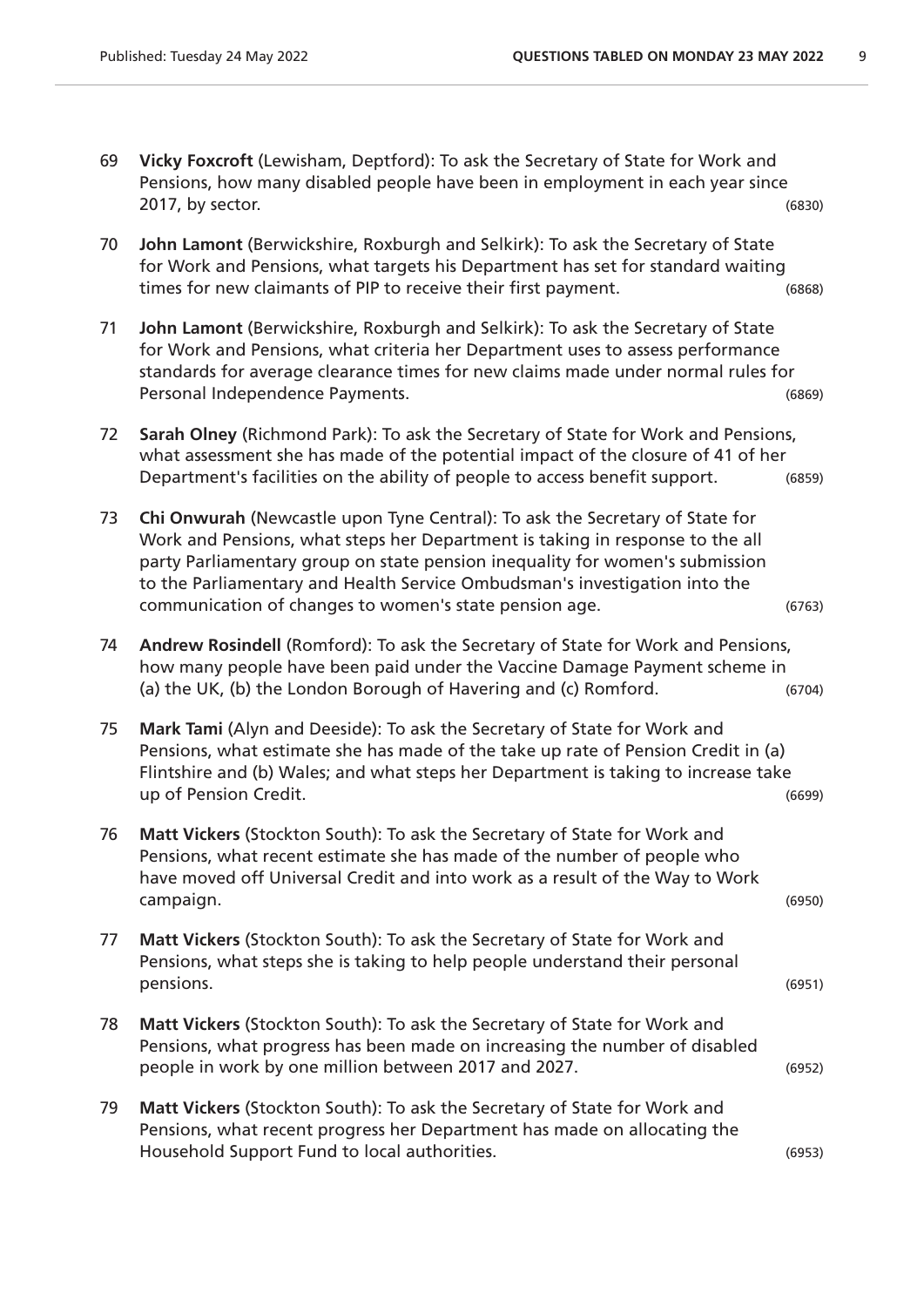| 80 | Matt Vickers (Stockton South): To ask the Secretary of State for Work and         |        |
|----|-----------------------------------------------------------------------------------|--------|
|    | Pensions, what steps she plans to take to implement the British Sign Language Act |        |
|    | 2022.                                                                             | (6954) |

- 81 **Matt Vickers** (Stockton South): To ask the Secretary of State for Work and Pensions, how many people have been auto-enrolled in workplace pensions in Stockton South constituency since 2012. (6955)
- 82 **Matt Vickers** (Stockton South): To ask the Secretary of State for Work and Pensions, what steps her Department is taking to support more women over the age of 50 to return to the workplace.  $(6956)$
- 83 **Matt Vickers** (Stockton South): To ask the Secretary of State for Work and Pensions, what recent progress her Department has made on the rollout of the Universal Credit programme. (6957)
- 84 **Matt Vickers** (Stockton South): To ask the Secretary of State for Work and Pensions, what steps her Department is taking to reduce the level of fraud and error in the welfare system. (6958)
- 85 **Bob Blackman** (Harrow East): To ask the Secretary of State for Health and Social Care, what steps his Department is taking to support memory assessment services in diagnosing people living with dementia. (6743)
- 86 **Bob Blackman** (Harrow East): To ask the Secretary of State for Health and Social Care, what steps he is taking to help enable primary care services to diagnose people living with dementia. (6744)
- 87 **Mr Ben Bradshaw** (Exeter): To ask the Secretary of State for Health and Social Care, whether he has made an assessment of the potential impact of the rise in the cost of living on the levels of support people who pay for or contribute to their local authority social care support are able to afford. (6688)
- 88 **Mr Ben Bradshaw** (Exeter): To ask the Secretary of State for Health and Social Care, whether his Department plans to take steps to (a) collate, (b) monitor and (c) report data on people withdrawing from care support as a result of no longer being able to afford it. (6689)
- 89 **Mr Ben Bradshaw** (Exeter): To ask the Secretary of State for Health and Social Care, what steps his Department will take to support people who withdraw from local authority care as a result of no longer being able to afford it. (6690)
- 90 **Anthony Browne** (South Cambridgeshire): To ask the Secretary of State for Health and Social Care, whether his Department plans to extend the obligation to provide calorie labelling on menus to catering venues with fewer than 250 employees. (6939)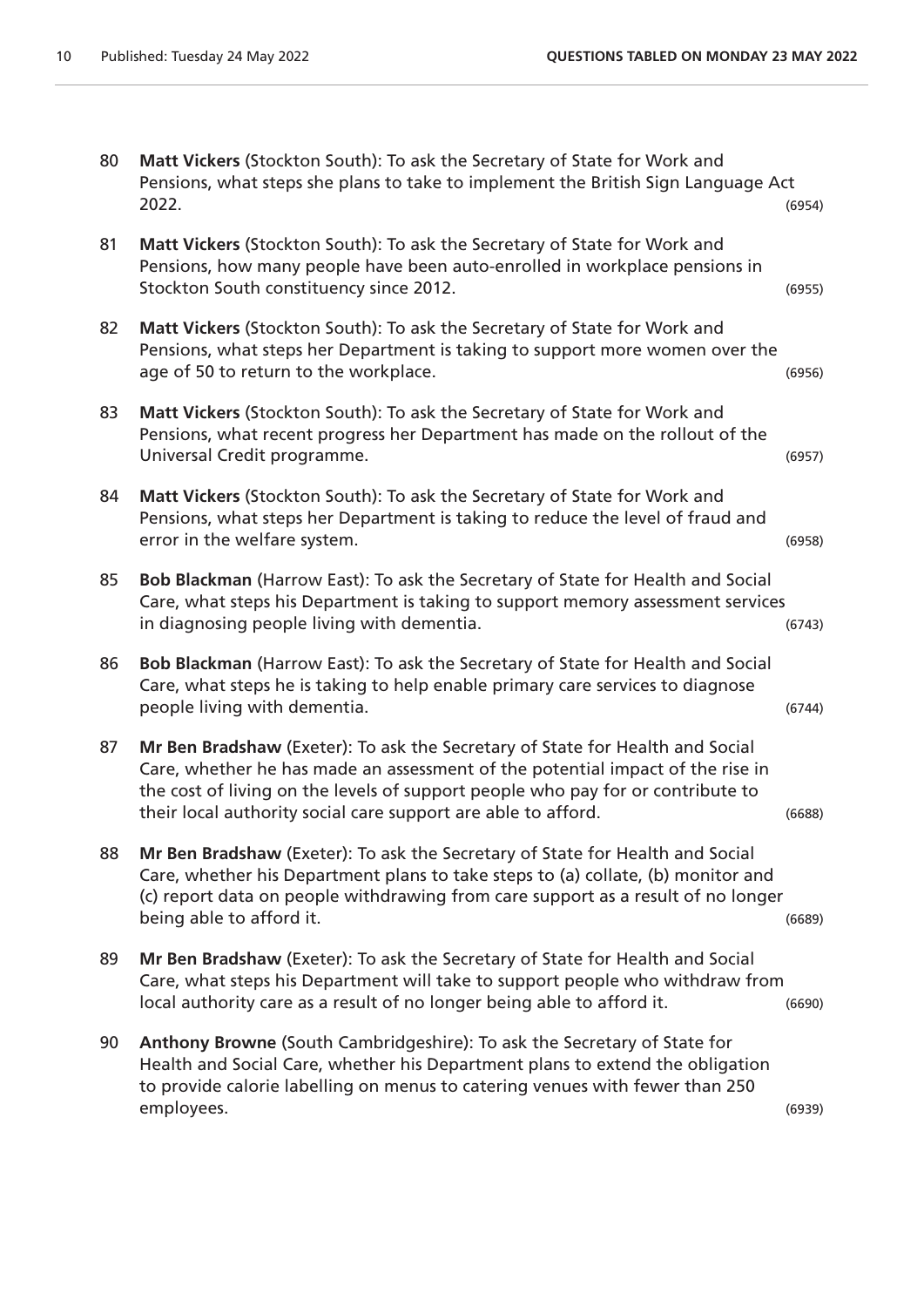- 91 **Daisy Cooper** (St Albans): To ask the Secretary of State for Health and Social Care, what recent assessment he has made of the effectiveness of the UK Health Security Agency's Coronavirus test device approval (CTDA) process for covid-19 diagnostics, in helping UK manufacturers to be world-leaders in clinical diagnostics delivery. (6913)
- 92 **Daisy Cooper** (St Albans): To ask the Secretary of State for Health and Social Care, what long-term plans for investment in the domestic diagnostics industry he has made to help ensure that the necessary (a) relationships, (b) infrastructure and (c) supply chains are in place for the UK's future health security. (6914)
- 93 **Daisy Cooper** (St Albans): To ask the Secretary of State for Health and Social Care, what assessment he has made of the effectiveness of the ways his Department communicated with clinically extremely vulnerable people during the covid-19 outbreak with reference to (a) shielding and (b) the vaccination programme; and if he will publish any lessons learned. (6917)
- 94 **Daisy Cooper** (St Albans): To ask the Secretary of State for Health and Social Care, with reference to the Answer of 20 April 2022 to Question 151279, on Evusheld, how long the Antivirals and Therapeutics Taskforce or its predecessor took to assess and make a recommendation on the available antiviral treatments for covid-19. (6918)
- 95 **Daisy Cooper** (St Albans): To ask the Secretary of State for Health and Social Care, pursuant to the Answer of 20 April 2022 to Question 151279 on Evusheld, when the UKHSA began testing Evusheld's effectiveness against the covid-19 omicron variant; and whether UKHSA has guidance on how long that testing should take.(6919)
- 96 **Daisy Cooper** (St Albans): To ask the Secretary of State for Health and Social Care, with reference to the Answer of 20 April 2022 to Question 151279, on Evusheld, whether the UKHSA has reviewed studies published by the US Food and Drug Administration and European Medicines Agency on the effectiveness of Evusheld against the covid-19 omicron variant; and for what reason the UKHSA has decided to undertake duplicate studies on the effectiveness of that drug. (6923)
- 97 **Daisy Cooper** (St Albans): To ask the Secretary of State for Health and Social Care, for what reason foreign-manufactured PCR tests are not subject to the same Coronavirus Test Device Approvals (CTDA) process to which UK manufactured tests must comply. (6924)
- 98 **Daisy Cooper** (St Albans): To ask the Secretary of State for Health and Social Care, if he will make It his policy to provide applicants to the Coronavirus Test Device Approvals (CTDA) service with weekly status updates on their applications. (6925)
- 99 **Vicky Foxcroft** (Lewisham, Deptford): To ask the Secretary of State for Health and Social Care, what recent assessment he has made of the adequacy of the Minimum Income Guarantee for use as a baseline by local authorities when calculating charges for social care. (6831)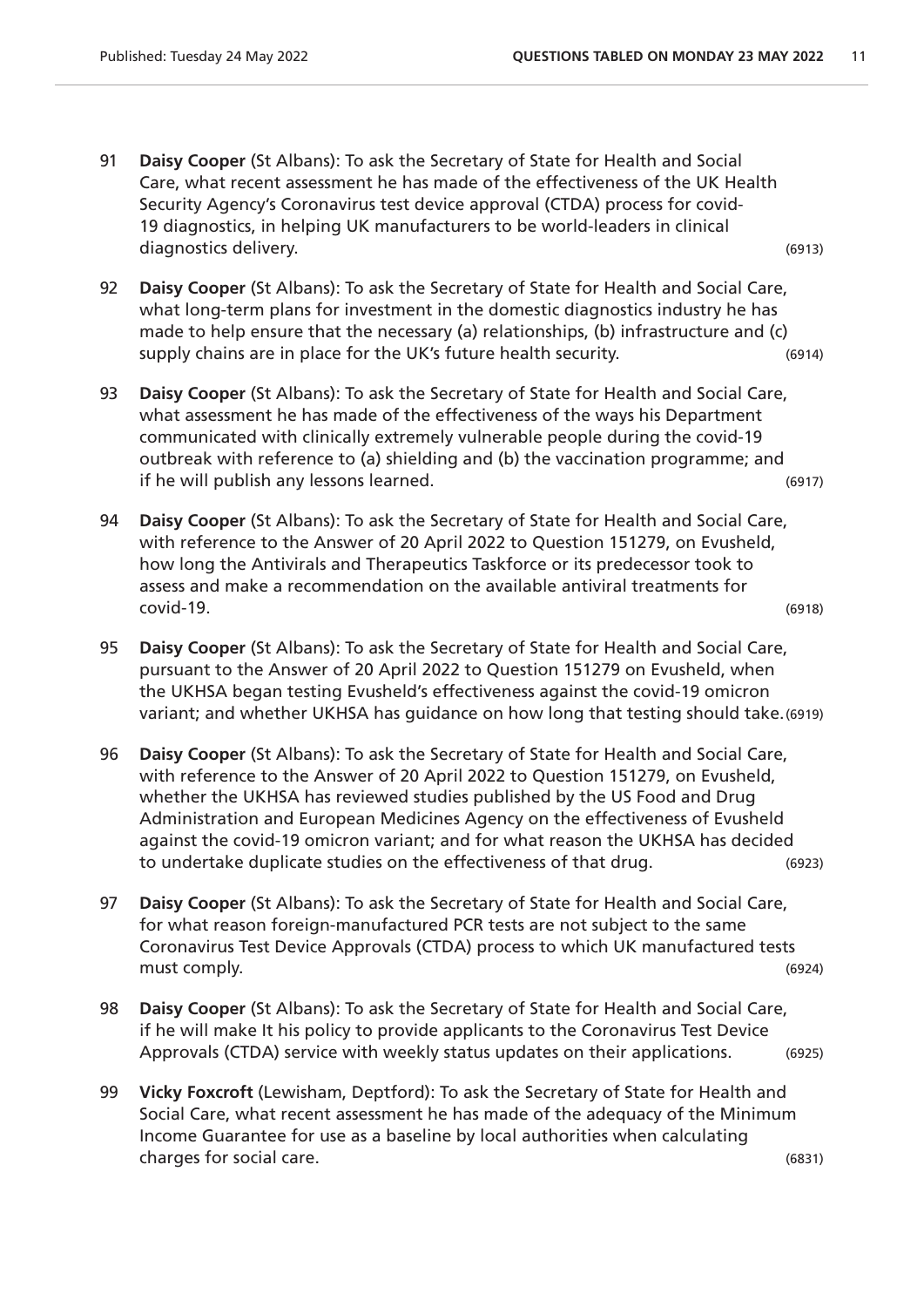- 100 **Chris Green** (Bolton West): To ask the Secretary of State for Health and Social Care, with reference to the Government's ambition of delivering five extra healthy, independent years of life by 2035, what steps his Department is taking to ensure that Integrated Care Systems prioritise improvements to the lower quality of life experienced by heart failure and chronic kidney disease patients. (6793)
- 101 **Chris Green** (Bolton West): To ask the Secretary of State for Health and Social Care, pursuant to the Answer of 22 March 2022 to Question 135527, on Kidney Diseases: Health Services, what assessment his Department has made of the ability for NHS England and NHS Improvement's Healthcare Inequalities Improvement Programme to facilitate coordination between regions to reduce health inequalities in chronic kidney disease and kidney failure. (6794)
- 102 **Chris Green** (Bolton West): To ask the Secretary of State for Health and Social Care, with reference to recommendation 1g of the 2021 Renal Medicine GIRFT Programme National Specialty Report, what steps his Department is taking to minimise (a) regional and (b) local variation in uptake of treatments for renal disease, particularly among ethnic minorities. (6795)
- 103 **Chris Green** (Bolton West): To ask the Secretary of State for Health and Social Care, what steps his Department is taking to ensure that the MHRA's Innovative Licensing and Access Pathway (ILAP) procedure meets the needs of small and medium sized companies. (6796)
- 104 **Wera Hobhouse** (Bath): To ask the Secretary of State for Health and Social Care, what recent estimate he has made of the number of (a) private and (b) NHS dentists across the country broken down by Clinical Commissioning Groups. (6865)
- 105 **Kate Hollern** (Blackburn): To ask the Secretary of State for Health and Social Care, what steps he has taken to ensure adequate support is provided to people who live with severe chronic pain. (6786)
- 106 **Darren Jones** (Bristol North West): To ask the Secretary of State for Health and Social Care, what assessment his Department has made of the potential merits of introducing legislative proposals to require the labelling of alcoholic drinks to include sugar content for the benefit of consumers with diabetes. (6883)
- 107 **Kim Leadbeater** (Batley and Spen): To ask the Secretary of State for Health and Social Care, whether he is taking steps to review (a) public health policy, (b) funding, (c) testing and (d) treatment options for women diagnosed with Urinary Tract Infections. (6967)
- 108 **Mr Ian Liddell-Grainger** (Bridgwater and West Somerset): To ask the Secretary of State for Health and Social Care, with reference to reports of JBS SA's involvement in illegal deforestation of the Amazon and allegations of practices of modern day slavery, if his Department will review any contracts awarded to this firm and its subsidiaries. (6700)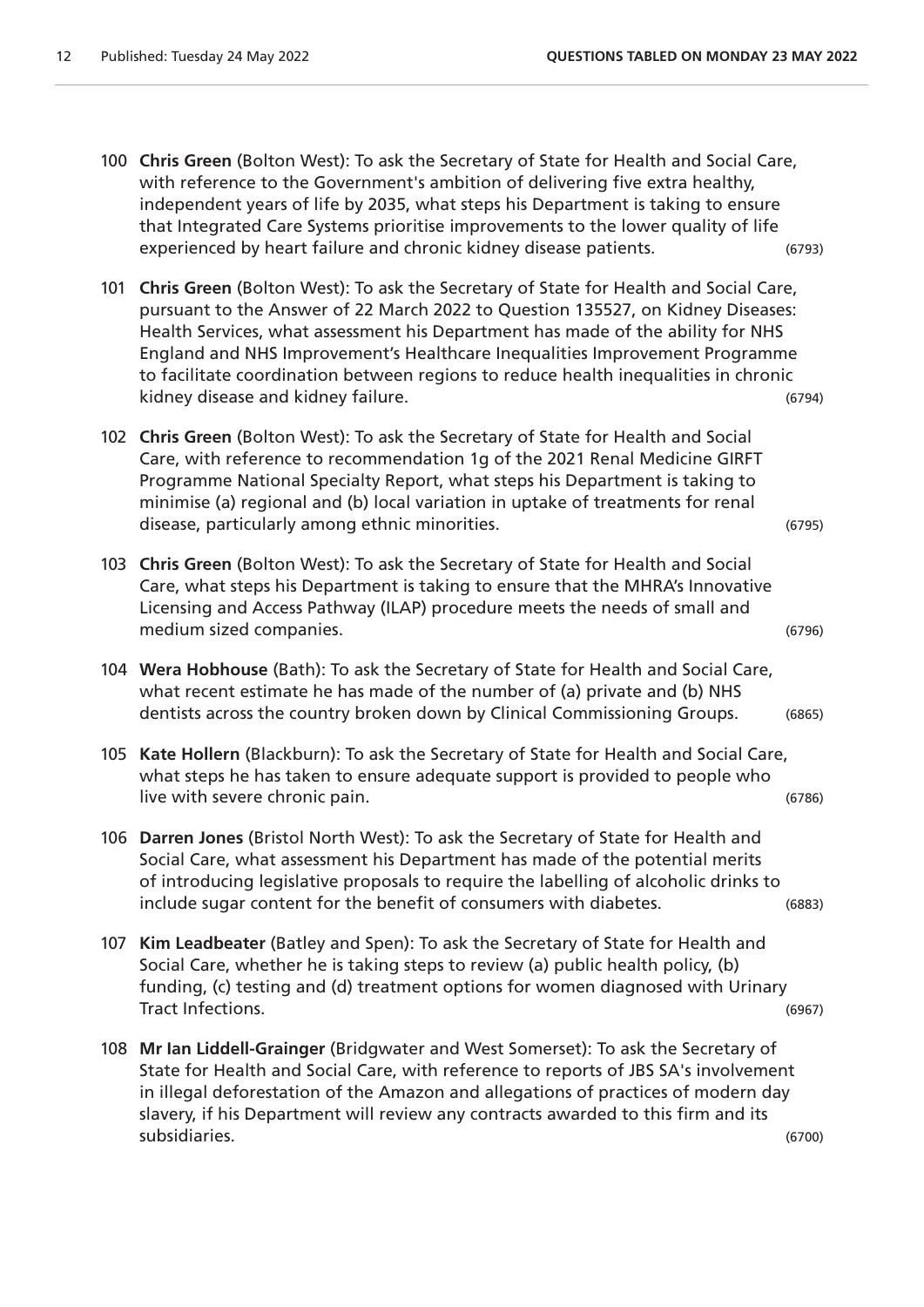- 109 **Mr Ian Liddell-Grainger** (Bridgwater and West Somerset): To ask the Secretary of State for Health and Social Care, whether the NHS procures any meat products from (a) JBS SA or (b) the UK subsidiaries of that company. (6701)
- 110 **Rachael Maskell** (York Central): To ask the Secretary of State for Health and Social Care, what assessment he has made of the adequacy of the provision of social care for people with learning difficulties. (6822)
- 111 **Rachael Maskell** (York Central): To ask the Secretary of State for Health and Social Care, if he will (a) commission a comprehensive review of the provision of (i) social care, (ii) support services, (iii) mental health services, (iv) education and voluntary sector interventions and (v) best practice for people with learning impairments and (b) take steps to ensure that those services are responsive and personorientated. (6823)
- 112 **Rachael Maskell** (York Central): To ask the Secretary of State for Health and Social Care, if he will take steps to ensure (a) early neurodiversity diagnosis and (b) that pre-diagnosis support is available for children and their families. (6824)
- 113 **Rachael Maskell** (York Central): To ask the Secretary of State for Health and Social Care, if he will (a) make an assessment of the capacity of the social care workforce for people with learning difficulties and (b) set out a workforce plan to tackle any deficits. (6825)
- 114 **Sarah Olney** (Richmond Park): To ask the Secretary of State for Health and Social Care, what steps his Department is taking to (a) improve retention of student doctors and (b) ensure that they receive adequate funding throughout their studies. (6861)
- 115 **Sarah Olney** (Richmond Park): To ask the Secretary of State for Health and Social Care, for what reason children aged five to 11 are not able to obtain a Digital Covid Pass; and whether his Department has plans to extend eligibility to that cohort. (6862)
- 116 **Taiwo Owatemi** (Coventry North West): To ask the Secretary of State for Health and Social Care, what recent assessment he has made of the implications for his policies of the findings of the Pharmaceutical Services Negotiating Committee, published in April 2022, on pressures on the operation of community pharmacies.

(6933)

- 117 **John Penrose** (Weston-super-Mare): To ask the Secretary of State for Health and Social Care, when he plans to respond to the letters of 17 March and 19 April 2022 from the hon. Member for Weston-super-Mare on behalf of his constituent, Kevin Day-McDonnell, regarding agency workers. (6735)
- 118 **John Penrose** (Weston-super-Mare): To ask the Secretary of State for Health and Social Care, when he plans to respond to the letters of 22 March and 19 April 2022 from the hon. Member for Weston-super-Mare on behalf of his constituent, Clarissa Payne, regarding the review into single-sex wards. (6736)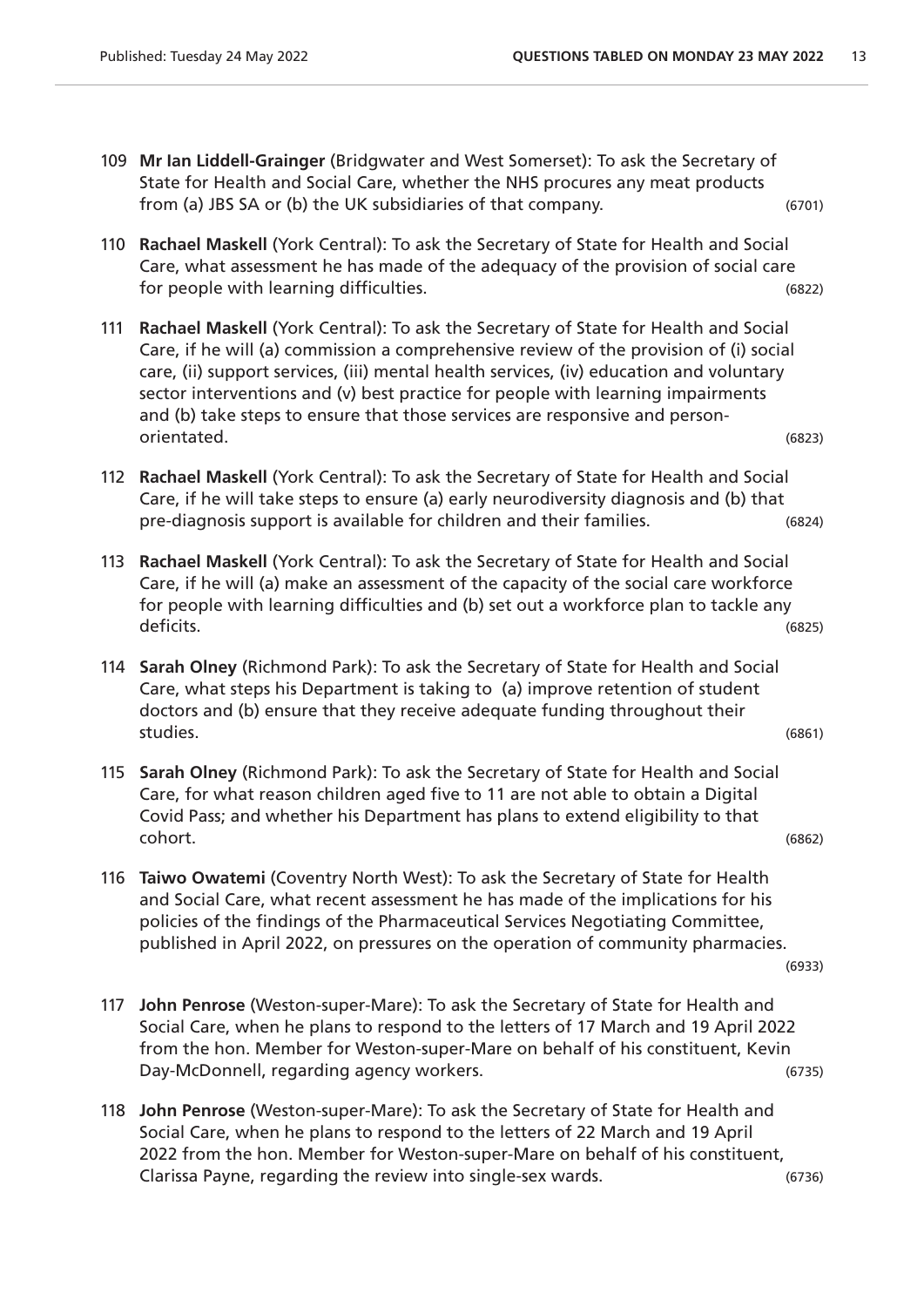- 119 **John Penrose** (Weston-super-Mare): To ask the Secretary of State for Health and Social Care, if he will resend his reply to the letter from the hon. Member for Weston-super-Mare on behalf of his constituent, Mr Vernon Stevens, which has not yet arrived. (6737)
- 120 **Jim Shannon** (Strangford): To ask the Secretary of State for Health and Social Care, if he will supply a decision on behalf of the Government on each of the 25 recommendations made by the Health and Social Care Committee in its Eighth Report of Session 2021-22 ,Children and Young People's Mental Health, published on 9 December 2021; and if he will make a statement to the House on that matter.
- 121 **Jim Shannon** (Strangford): To ask the Secretary of State for Health and Social Care, whether he plans to introduce a campaign to help encourage people to walk 10,000 steps per day. (6770)
- 122 **Wes Streeting** (Ilford North): To ask the Secretary of State for Health and Social Care, how many full time equivalent staff from his Department worked on the Independent review of Smokefree 2030 policies. (6837)
- 123 **Sarah Champion** (Rotherham): To ask the Secretary of State for Foreign, Commonwealth and Development Affairs, what recent assessment she has made of the severe drought episode in the East and Horn of Africa. (6777)
- 124 **Sarah Champion** (Rotherham): To ask the Secretary of State for Foreign, Commonwealth and Development Affairs, what steps her Department is taking to help ensure the rising global food prices caused by the violence in Ukraine do not exacerbate levels of food insecurity in the East and Horn of Africa. (6778)
- 125 **Preet Kaur Gill** (Birmingham, Edgbaston): To ask the Secretary of State for Foreign, Commonwealth and Development Affairs, what recent assessment she has made of levels of food insecurity affecting people in the Sahel region of Africa. (6866)
- 126 **Preet Kaur Gill** (Birmingham, Edgbaston): To ask the Secretary of State for Foreign, Commonwealth and Development Affairs, what estimate she has made of the level of funding allocated to the Sahel region from the Official Development Assistance budget (a) in 2020, (b) in 2021 and (c) for 2022. (6867)
- 127 **Dr Rupa Huq** (Ealing Central and Acton): To ask the Secretary of State for Foreign, Commonwealth and Development Affairs, what discussions she has had with her (a) Israeli and (b) Palestinian counterparts on reports of forced evictions in Masafer Yatta. (6848)
- 128 **Mr David Lammy** (Tottenham): To ask the Secretary of State for Foreign, Commonwealth and Development Affairs, what steps the Government is taking to support British citizen Alaa Abd El-Fattah imprisoned and on hunger strike in Egypt. (6685)

(6766)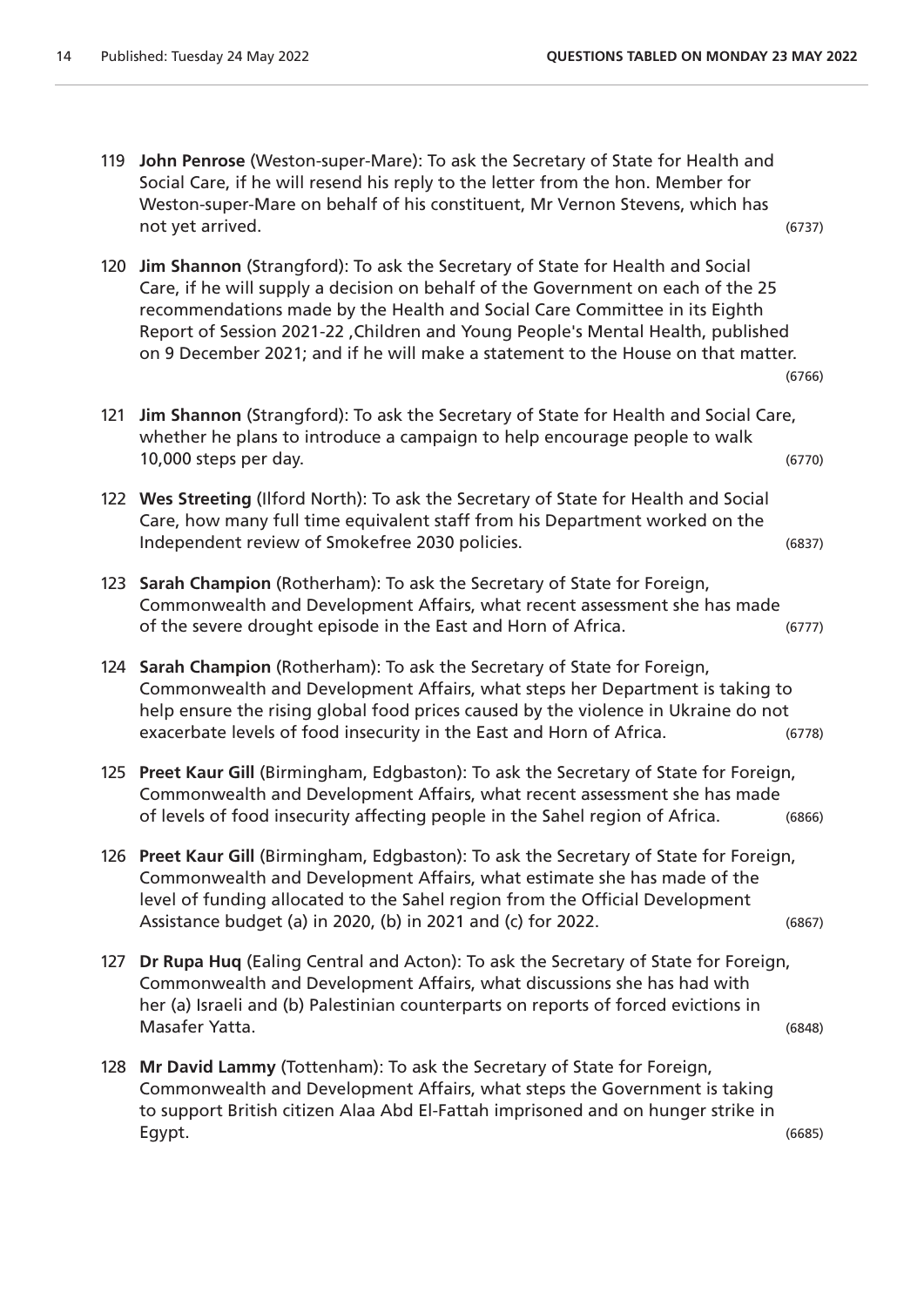- 129 **Mr David Lammy** (Tottenham): To ask the Secretary of State for Foreign, Commonwealth and Development Affairs, on how many occasions she has spoken to her Egyptian counterpart this year; and whether she raised the case of Alaa Abd El-Fattah. (6686)
- 130 **Mr David Lammy** (Tottenham): To ask the Secretary of State for Foreign, Commonwealth and Development Affairs, what her Department's policy is on the right to consular access for UK citizens imprisoned abroad; and if it will assert that right in the case of Alaa Abd El-Fattah. (6687)
- 131 **Chris Law** (Dundee West): To ask the Secretary of State for Foreign, Commonwealth and Development Affairs, whether any of British International Investment's \$100 million commitment to Afreximbank through a risk sharing guarantee programme made in 2018 has been used to support Afreximbank loans to the Reserve Bank of Malawi, the government of Malawi or any other Malawi state-owned bodies. (6800)
- 132 **Andrew Rosindell** (Romford): To ask the Secretary of State for Foreign, Commonwealth and Development Affairs, what recent progress has been made on the Government's consultation on the British Nationality Act 1981 in respect to discriminatory citizenship rules for people from the British Overseas Territories. (6705)
- 133 **Andrew Rosindell** (Romford): To ask the Secretary of State for Foreign, Commonwealth and Development Affairs, how many people who (a) are the children of unmarried parents from the British Overseas Territories and (b) have sought to claim citizenship through their mother have had their application for British Overseas Territories citizenship rejected in each of the last three years. (6706)
- 134 **Andrew Rosindell** (Romford): To ask the Secretary of State for Foreign, Commonwealth and Development Affairs, what steps officials in her Department are taking to work with representatives of the British Overseas Territory on establishing environmental strategies to protect biodiversity. (6708)
- 135 **Andrew Rosindell** (Romford): To ask the Secretary of State for Foreign, Commonwealth and Development Affairs, how much funding her Department has allocated to the mitigation of acidic water and water-borne diseases in Anguilla; and whether her Department has undertaken a recent assessment of the appropriateness of the current level of funding for that work. (6709)
- 136 **Andrew Rosindell** (Romford): To ask the Secretary of State for Foreign, Commonwealth and Development Affairs, with reference to the Answer of 15 March 2022 to Question 136529, on Anguilla: Hurricanes and Tornadoes, how many schools have been affected by Hurricane Irma; and how many children have been unable to receive an education as a result of that hurricane in each of the last two years. (6710)
- 137 **Andrew Rosindell** (Romford): To ask the Secretary of State for Foreign, Commonwealth and Development Affairs, what assessment her Department has made of which animals are the most endangered in the Falkland, South Georgia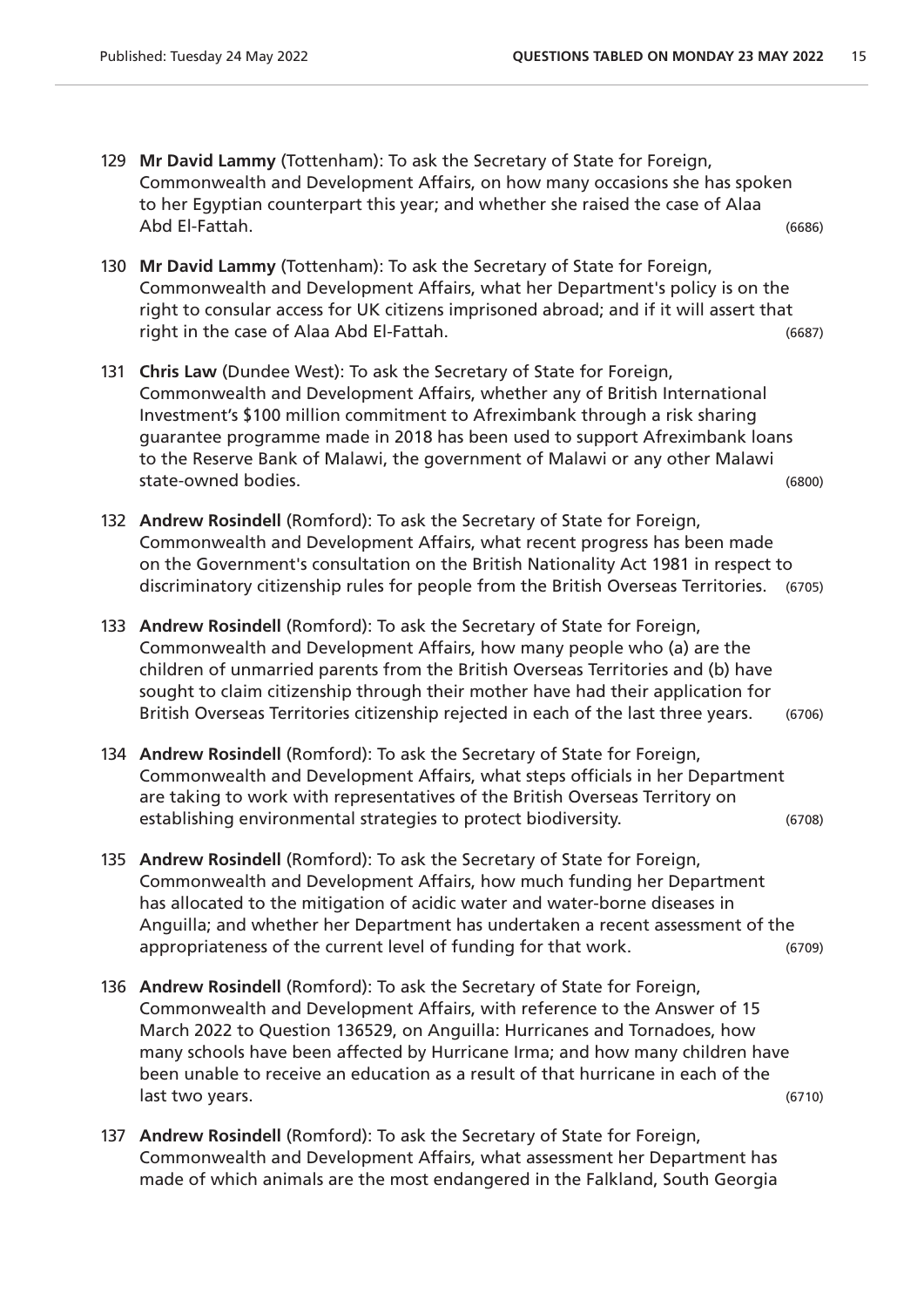and the South Sandwich Islands; what statistics her Department holds on the net (a) loss or (b) gain of those animals in each of the last three years; and what steps her Department is taking to support conservation efforts on those islands. (6715)

- 138 **Andrew Rosindell** (Romford): To ask the Secretary of State for Foreign, Commonwealth and Development Affairs, if she will take diplomatic steps to help secure the release of Cardinal Joseph Zen from prison in Hong Kong. (6721)
- 139 **Andrew Rosindell** (Romford): To ask the Secretary of State for Foreign, Commonwealth and Development Affairs, what diplomatic steps she has taken to help ensure UK consulate and embassy personnel are able to visit Jimmy Lai in prison in Hong Kong. (6722)
- 140 **Jim Shannon** (Strangford): To ask the Secretary of State for Foreign, Commonwealth and Development Affairs, what recent discussions she has had with representatives of charities and third sector organisations supporting Ukraine during the Russian invasion. The contract of the Contract of the Contract of the Contract of the Contract of the Contract of the Contract of the Contract of the Contract of the Contract of the Contract of the Contract of t
- 141 **Jim Shannon** (Strangford): To ask the Secretary of State for Foreign, Commonwealth and Development Affairs, what support the Government is providing to the Polish Government in its humanitarian response to Ukrainian refugees arriving. (6769)
- 142 **Alyn Smith** (Stirling): To ask the Secretary of State for Foreign, Commonwealth and Development Affairs, how much of the £220 million allocated by the Government for humanitarian assistance and support in Ukraine has been disbursed to date. (6904)
- 143 **Daisy Cooper** (St Albans): To ask the Secretary of State for the Home Department, with reference to her Department's MP hotline and subsequent selection of option 2 relating to the Homes for Ukraine scheme, what the average call wait time was until calls are answered in the latest period for which data is available. (6921)
- 144 **Daisy Cooper** (St Albans): To ask the Secretary of State for the Home Department, for what reason there is a delay between a positive decision to issue a visa under the Homes for Ukraine scheme and the provision of a Permission to Travel document. (6922)
- 145 **Janet Daby** (Lewisham East): To ask the Secretary of State for the Home Department, what steps she is taking to improve the time taken to approve applications to the Homes for Ukraine Scheme. (6897)
- 146 **Janet Daby** (Lewisham East): To ask the Secretary of State for the Home Department, how many people have arrived (a) in Lewisham East constituency and (b) within the Lewisham Council area through the Ukraine Family Scheme since that scheme began. (6898)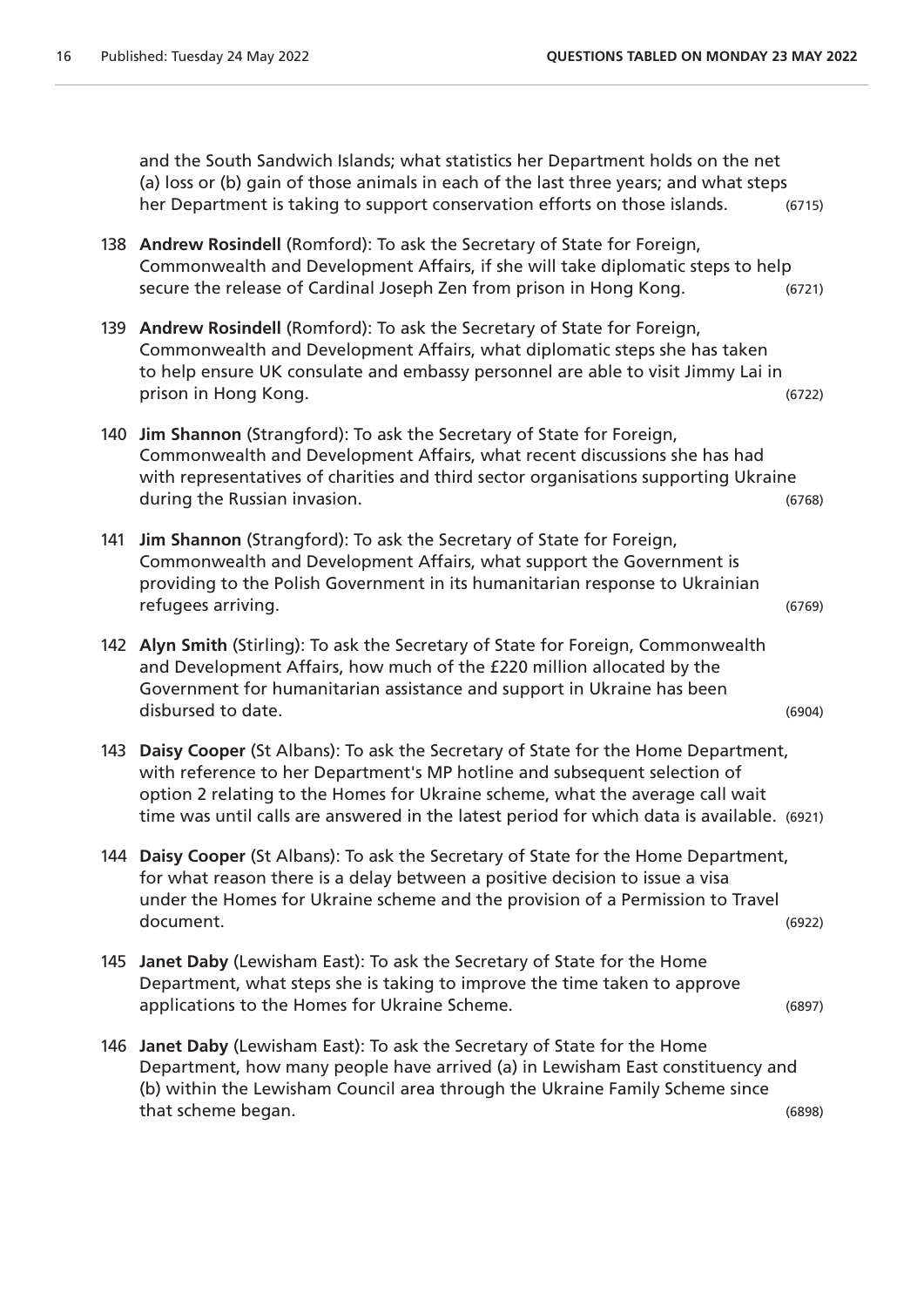147 **Janet Daby** (Lewisham East): To ask the Secretary of State for the Home Department, what steps she is taking to ensure that Ukrainian refugees who have applied under the Ukraine Family Scheme from within the UK are not waiting significantly longer for approval than those applications made from Ukraine and the surrounding region. (6899) 148 **Janet Daby** (Lewisham East): To ask the Secretary of State for the Home Department, what assessment she has made of the adequacy of the (a) administration of the Afghan Citizens Resettlement Scheme and the (b) routes by which people are able to access the scheme.  $(6900)$ 149 **Janet Daby** (Lewisham East): To ask the Secretary of State for the Home Department, what recent steps she has taken to improve the time taken to process passport applications and passport renewal applications. (6901) 150 **Janet Daby** (Lewisham East): To ask the Secretary of State for the Home Department, what discussions she has had with HM Passport Office on tackling administrative delays that are lengthening the time taken to process passport applications and passport renewal applications. (6902) 151 **Janet Daby** (Lewisham East): To ask the Secretary of State for the Home Department, what steps she is taking to reduce the average waiting time on the MP UK Visas and Immigration helpline. (6903) 152 **Helen Hayes** (Dulwich and West Norwood): To ask the Secretary of State for the Home Department, when Afghan refugees referred by the UNHCR will begin arriving in the UK under the Afghan Citizen Resettlement Scheme. (6844) 153 **Mark Logan** (Bolton North East): To ask the Secretary of State for the Home Department, what steps her Department is taking to help ensure that cases of emotional abuse are afforded the same priority as physical abuse cases. (6943) 154 **Stuart C McDonald** (Cumbernauld, Kilsyth and Kirkintilloch East): To ask the Secretary of State for the Home Department, whether her department has a record of the number of parents separated from their children as a result of deportations by her Department. (6788) 155 **Stuart C McDonald** (Cumbernauld, Kilsyth and Kirkintilloch East): To ask the Secretary of State for the Home Department, how many appeals against deportation lodged in 2021 were allowed (a) on family life grounds and (b) on the basis that deportation would have an unduly harsh impact on a qualifying child. (6789) 156 **Stuart C McDonald** (Cumbernauld, Kilsyth and Kirkintilloch East): To ask the Secretary of State for the Home Department, what steps she is taking to help ensure that resettled Afghans are informed about life in the area of the UK in which they are offered accommodation. The same state of the state of  $(6790)$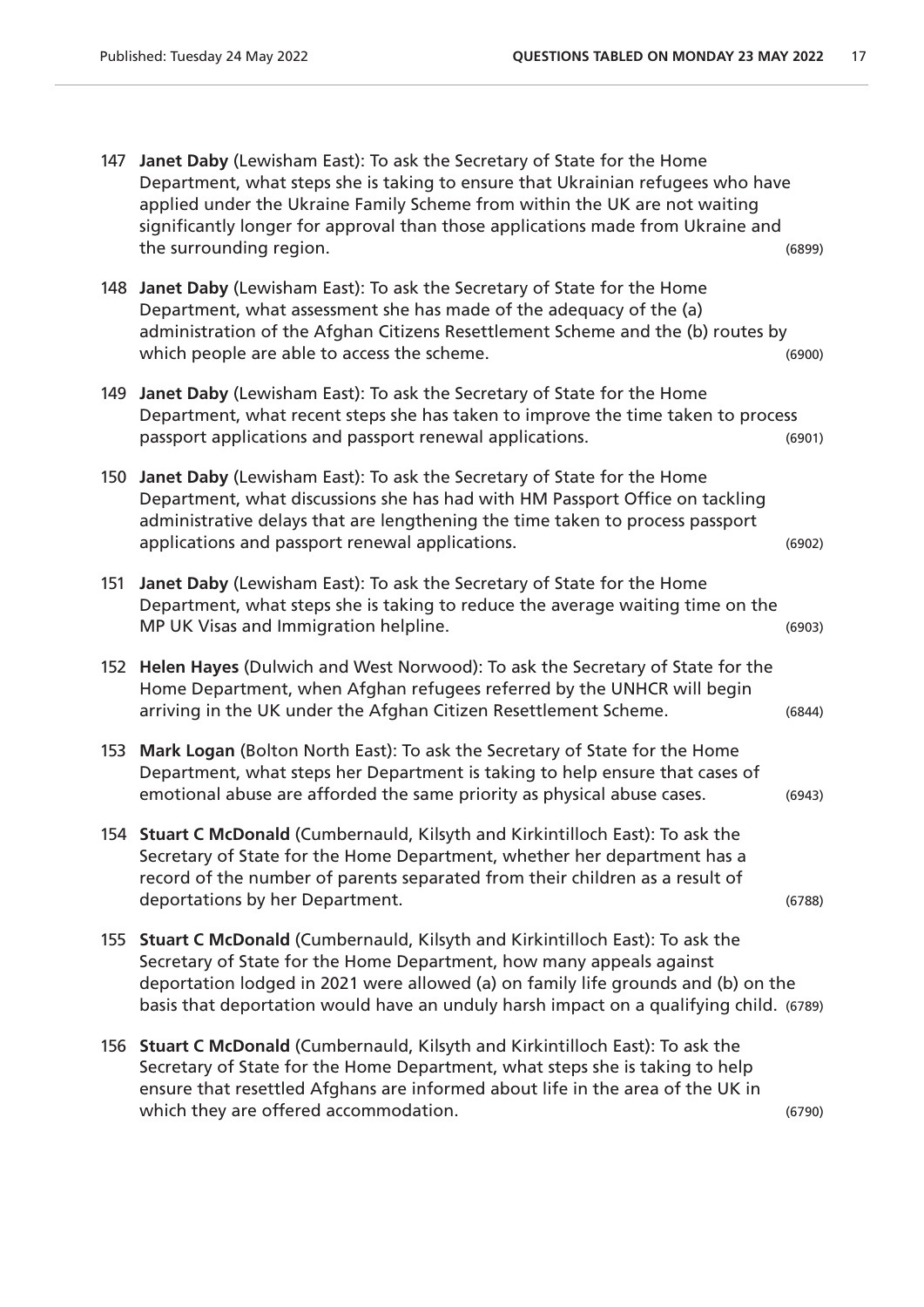| 157 | Stuart C McDonald (Cumbernauld, Kilsyth and Kirkintilloch East): To ask the<br>Secretary of State for the Home Department, what assessment she has made of<br>the potential merits of housing resettled Afghans in urban areas; and whether<br>priority is given to finding accommodation in urban areas.                                                                                                                                                                                                                                                                                                                              | (6792) |
|-----|----------------------------------------------------------------------------------------------------------------------------------------------------------------------------------------------------------------------------------------------------------------------------------------------------------------------------------------------------------------------------------------------------------------------------------------------------------------------------------------------------------------------------------------------------------------------------------------------------------------------------------------|--------|
|     | 158 Andrew Rosindell (Romford): To ask the Secretary of State for the Home<br>Department, for what reason it is her policy that the new route for Chagossians<br>to acquire British Nationality will be time-limited to five years from the<br>commencement date of the Nationality and Borders Act 2022.                                                                                                                                                                                                                                                                                                                              | (6712) |
|     | 159 Andrew Rosindell (Romford): To ask the Secretary of State for the Home<br>Department, whether she has made an assessment of the potential merits of<br>extending the new route to British Citizenship for Chagossians to those who are<br>born outside of the British Indian Ocean Territory.                                                                                                                                                                                                                                                                                                                                      | (6713) |
| 160 | Jim Shannon (Strangford): To ask the Secretary of State for the Home Department,<br>whether her Department is taking steps in response to pro-Putin campaigners<br>within the UK.                                                                                                                                                                                                                                                                                                                                                                                                                                                      | (6767) |
| 161 | Tulip Siddiq (Hampstead and Kilburn): To ask the Secretary of State for the Home<br>Department, what procedures her Department has in place for victims of hostage-<br>taking; and whether she plans to develop safeguarding guidance for public<br>authorities and staff.                                                                                                                                                                                                                                                                                                                                                             | (6854) |
|     | 162 Adam Holloway (Gravesham): To ask the Secretary of State for Defence, with<br>reference to the Answers of 9 February 2022 to Question 117745 on Army Reserve:<br>Training and of 28 March 2022 to Question 906313 on Army Reserve, what recent<br>estimate he has made of the trained workforce requirement of the Army Reserve,<br>excluding those personnel undergoing phase 1 training, under future plans,<br>broken down by (a) the British Army, (b) Strategic Command, (c) the Royal Navy,<br>(d) the RAF and (e) other; and if he will provide those figures in comparison to<br>those given in Answer to Question 117745. | (6728) |
|     | 163 Adam Holloway (Gravesham): To ask the Secretary of State for Defence, what the<br>(a) trained workforce requirement and (b) weapon inventory of support weapons<br>for an army reserve infantry battalion was in January 2022; and what it is planned<br>to be in the future, listed by category (i) anti-tank weapons, (ii) mortars, (iii)<br>machine guns, (iv) assault pioneers.                                                                                                                                                                                                                                                | (6729) |
|     | 164 Adam Holloway (Gravesham): To ask the Secretary of State for Defence, when the<br>2021 report of the RFCA External Scrutiny Team was received by his office; and<br>when he plans to publish it.                                                                                                                                                                                                                                                                                                                                                                                                                                   | (6730) |
|     | 165 Andrew Rosindell (Romford): To ask the Secretary of State for Defence, with<br>reference to the Answer of 10 March 2022 to Question 137988, on Falkland                                                                                                                                                                                                                                                                                                                                                                                                                                                                            |        |

Islands: Sovereignty, whether his Department has undertaken a recent assessment of the adequacy of the level of UK forces in the South Atlantic in the context of recent statements from Alberto Fernández asserting Argentinian sovereignty over the Falkland Islands. (6714)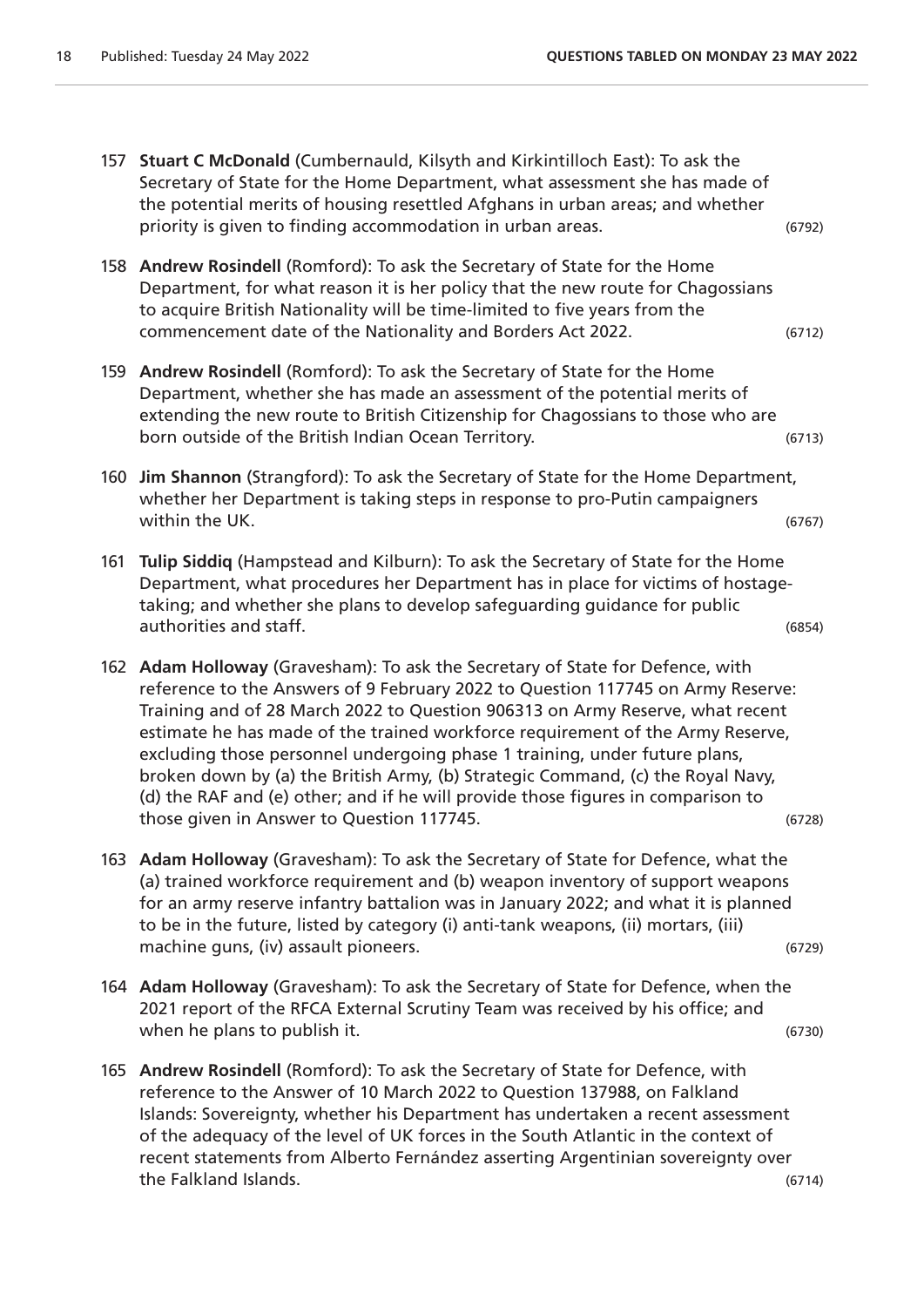166 **Andrew Rosindell** (Romford): To ask the Secretary of State for Defence, whether his Department has undertaken a strategic assessment of the land deal with Cyprus enabling Cypriots to purchase land in the Sovereign Base Areas of Akrotiri and Dhekelia. (6716) 167 **Andrew Rosindell** (Romford): To ask the Secretary of State for Defence, what progress has been made on the acacia tree project in the Cyprus Sovereign Base Areas; what the area of that project is in hectares; and whether his Department has undertaken an assessment of the conservation value of that project. (6717) 168 **Dr Rupa Huq** (Ealing Central and Acton): To ask the Prime Minister, what recent discussions he has had with the Second Permanent Secretary to the Cabinet Office. (6845) 169 **John Spellar** (Warley): To ask the hon. Member for Broxbourne, representing the Speaker's Committee for the Independent Parliamentary Standards Authority, what the annual (a) rent and (b) other charges are for the IPSA premises at 85 Strand, London; how many staff are employed at that premises; and if he will make an estimate of how many and what proportion of those staff have worked from those offices in the last 12 months. (6697) 170 **Caroline Ansell** (Eastbourne): To ask the Chancellor of the Exchequer, what estimate he has made of how many Universal Credit claimants in Eastbourne constituency have been affected by the changes to the Taper Rate announced in the Autumn 2021 Budget; and if he will make a statement. (6849) 171 **Harriett Baldwin** (West Worcestershire): To ask the Chancellor of the Exchequer, what recent assessment he has made of the impact on UK competitiveness of the Financial Conduct Authority's recently consulted proposals entitled A New Consumer Duty, and what cost benefit analysis he has done of those proposals. (6751) 172 **Harriett Baldwin** (West Worcestershire): To ask the Chancellor of the Exchequer, if he will make an assessment of the impact on the cost of living of the twentyfold increase since 2017 in the levy paid by investment managers for the Financial Services Compensation Scheme. (6752) 173 **James Daly** (Bury North): To ask the Chancellor of the Exchequer, if he will take steps to help ensure that high street bank branches remain open. (6961) 174 **Nick Gibb** (Bognor Regis and Littlehampton): To ask the Chancellor of the Exchequer, what assessment he has made of the (a) effectiveness of money supply figures (i) six-month real, (ii) M1, (iii) M3, (iv) M4 in determining the state of the economy and (b) potential merits of more or less monetary tightening. (6669) 175 **Chris Green** (Bolton West): To ask the Chancellor of the Exchequer, what steps he is taking to reduce the tax burden on families. (6797) 176 **Chris Green** (Bolton West): To ask the Chancellor of the Exchequer, what recent assessment he has made of the potential merits of increasing the Marriage Allowance. (6798)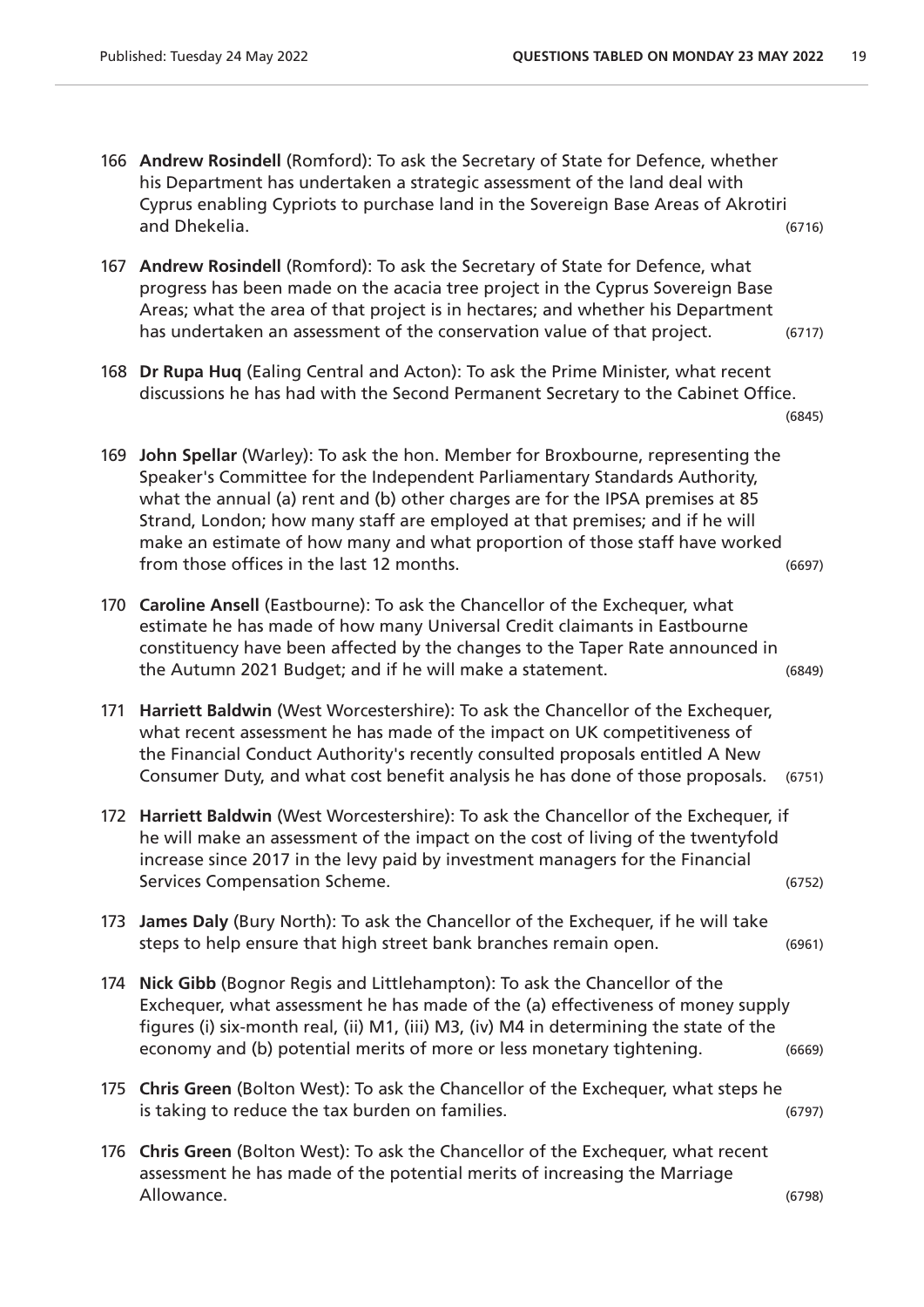177 **Chris Green** (Bolton West): To ask the Chancellor of the Exchequer, what recent assessment he has made of the potential merits of calculating child benefit on household rather than individual income. (6799) 178 **Ian Lavery** (Wansbeck): To ask the Chancellor of the Exchequer, if he will make it his policy to immediately increase the Department for Education's Capital Departmental Expenditure Limits (CDEL) to a level equivalent in real terms to that set in 2010. (6773) 179 **Alex Norris** (Nottingham North): To ask the Chancellor of the Exchequer, what assessment he has made of the potential merits of reintroducing the cost control mechanism for public service pensions. (6887) 180 **Alex Norris** (Nottingham North): To ask the Chancellor of the Exchequer, what assessment he has made of the potential merits of a real terms pay increase for public sector workers. (6888) 181 **Tulip Siddiq** (Hampstead and Kilburn): To ask the Chancellor of the Exchequer, whether he plans to commission an independent inquiry into the regulators' handling of the collapse Blackmore Bond plc. (6850) 182 **Tulip Siddiq** (Hampstead and Kilburn): To ask the Chancellor of the Exchequer, whether he plans to provide compensation to victims of the collapse of Blackmore Bond plc. (6851) 183 **Tulip Siddiq** (Hampstead and Kilburn): To ask the Chancellor of the Exchequer, pursuant to the Answer of 19 May 2022 to Question 1257 on Cryptocurrencies, if he will provide the 2022 estimate for the proportion of UK adults holding money on crypto exchanges who give their reason for buying cryptocurrencies as a gamble to make or lose money. (6852) 184 **Wera Hobhouse** (Bath): To ask the Minister for Women and Equalities, whether she has had discussions with the Secretary of State for Business, Energy and Industrial Strategy on the removal of Maternity Action from the Pregnancy and Maternity Discrimination Advisory Board. (6864) 185 **Matt Vickers** (Stockton South): To ask the Minister for Women and Equalities, what steps she is taking to help reduce regional inequality. (6959)

# Questions for Answer on Thursday 26 May

### **Questions for Written Answer**

1N **Grahame Morris** (Easington): To ask the Attorney General, if she will continue and expand the use of remote working for the Crown Prosecution Service to help tackle the caseload backlog. (6968)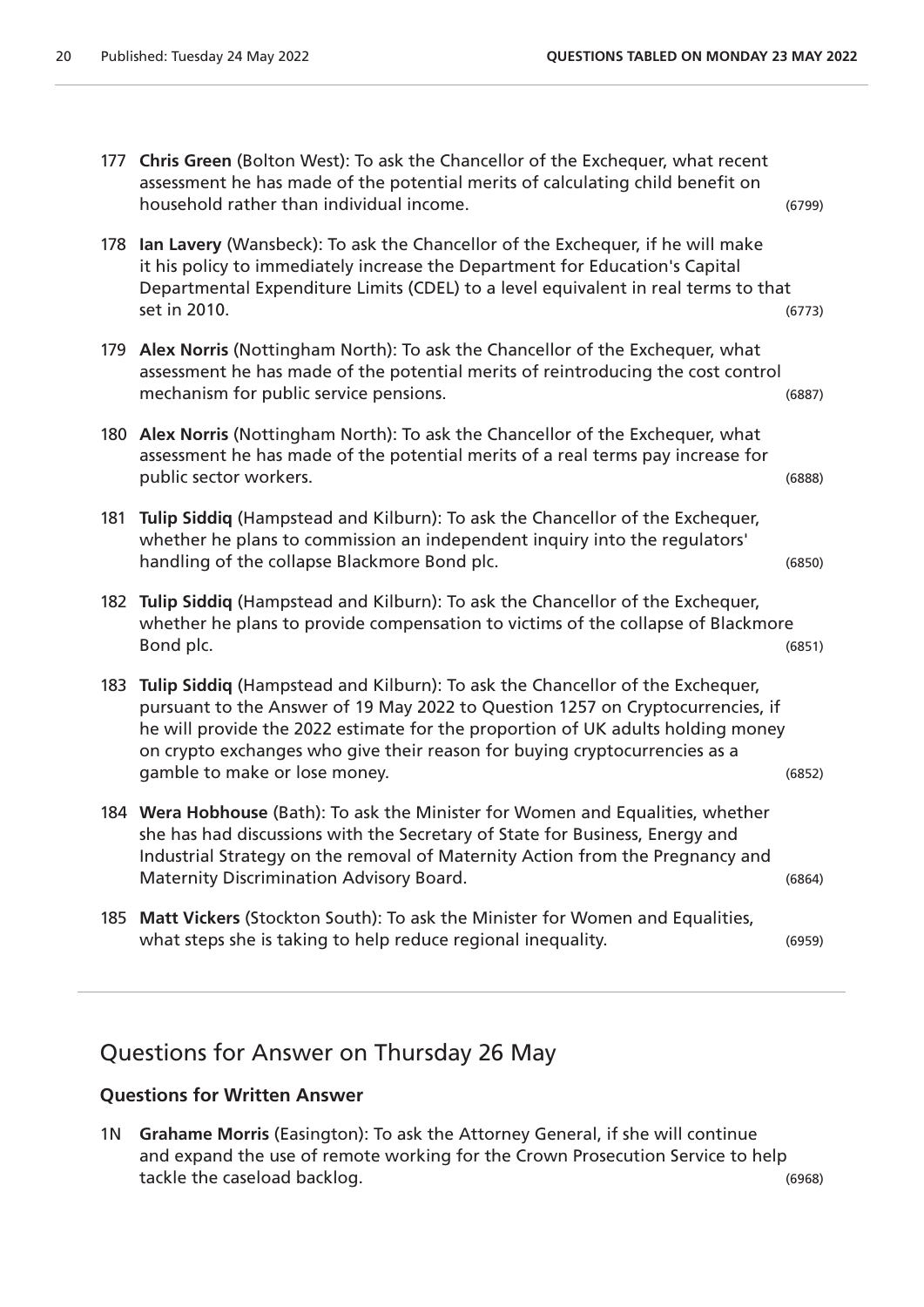- 2N **Ms Karen Buck** (Westminster North): To ask the Minister for the Cabinet Office, with reference to the Answer of 27 April 2022 to Question 156354 on Universal Credit: Vulnerable Adults, for what reason he has provided a link to the membership of the Universal Credit Programme Board; and if he will publish the full circulation list. (6678)
- 3N **Jessica Morden** (Newport East): To ask the Minister for the Cabinet Office, if his Department will publish the average time it took each Department to respond to correspondence from Members of the House of (a) Commons and (b) Lords in (i) 2021 and (ii) during the period from January to May 2022. (6731)
- 4N **Alan Brown** (Kilmarnock and Loudoun): To ask the Secretary of State for Business, Energy and Industrial Strategy, what the revised estimated dates are for the commissioning of Hinkley Point C (a) reactor one and (b) reactor two; and whether there is any estimated additional programme risk on these dates. (6805)
- 5N **Virginia Crosbie** (Ynys Môn): To ask the Secretary of State for Business, Energy and Industrial Strategy, what steps he is taking to support the (a) generation and (b) adoption of cleaner methods of home heating. (6965)
- 6N **Virginia Crosbie** (Ynys Môn): To ask the Secretary of State for Business, Energy and Industrial Strategy, what steps he is taking to ensure that supply chains for the (a) production and (b) distribution of diesel are not disrupted. (6966)
- 7N **Seema Malhotra** (Feltham and Heston): To ask the Secretary of State for Business, Energy and Industrial Strategy, what recent progress the Supply Chain Advisory Group and Industry Taskforce has made on its work. (6776)
- 8N **Jonathan Reynolds** (Stalybridge and Hyde): To ask the Secretary of State for Business, Energy and Industrial Strategy, what proportion of Scottish limited partnerships have disclosed genuine individuals as persons of significant control. (6754)
- 9N **Jonathan Reynolds** (Stalybridge and Hyde): To ask the Secretary of State for Business, Energy and Industrial Strategy, how many staff members in his Department are deployed on a full-time basis to monitor Companies House filings.

(6755)

- 10N **Jonathan Reynolds** (Stalybridge and Hyde): To ask the Secretary of State for Business, Energy and Industrial Strategy, how much has been issued in fines to Scottish limited partnerships for failure to comply with the requirements of the register of persons of significant control since its establishment. (6756)
- 11N **Dr Alan Whitehead** (Southampton, Test): To ask the Secretary of State for Business, Energy and Industrial Strategy, what assessment he has made of the potential effectiveness of mandatory water labelling on taps and non-electric showers on persuading consumers to be mindful of their water consumption. (6663)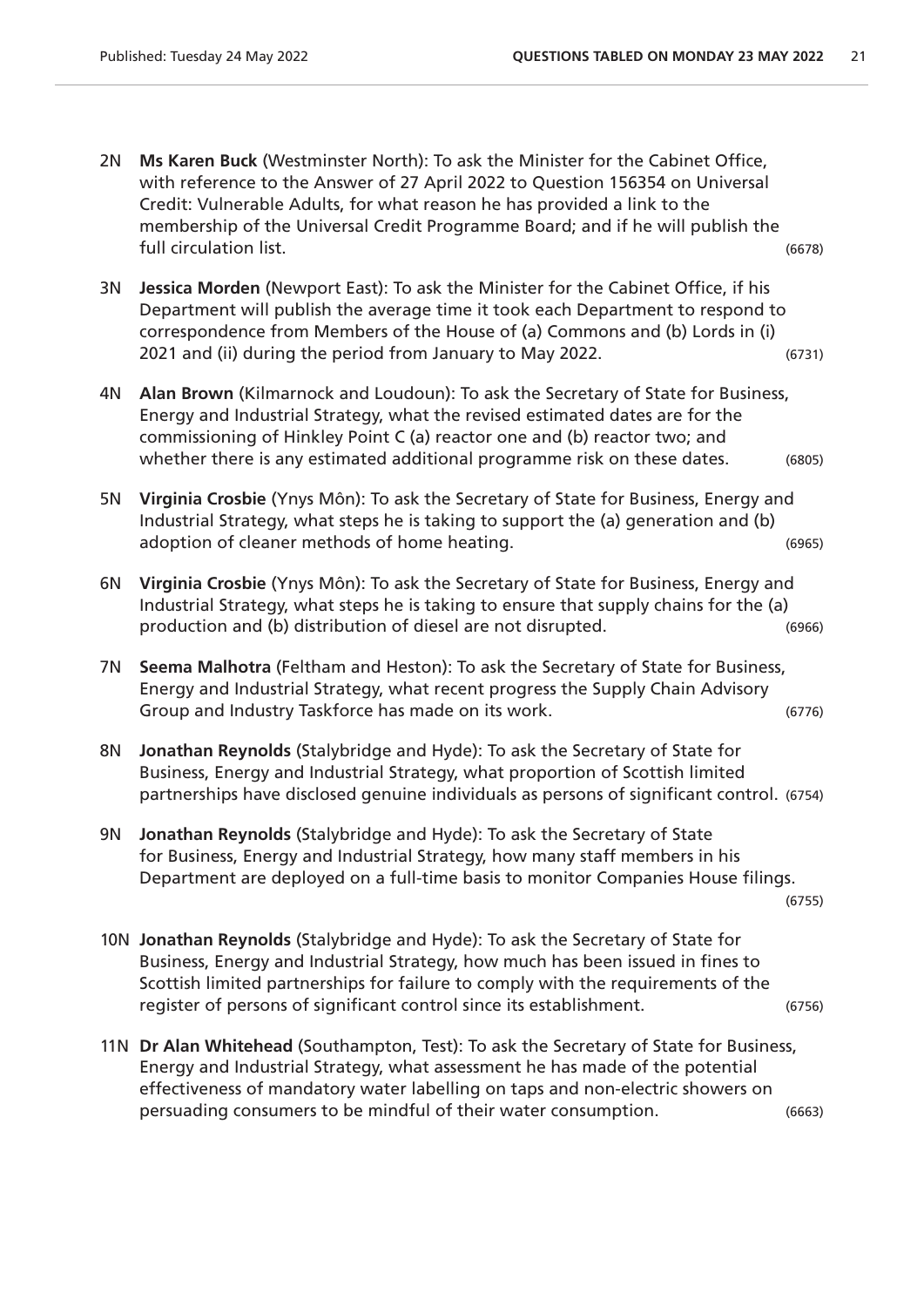- 12N **Dr Alan Whitehead** (Southampton, Test): To ask the Secretary of State for Business, Energy and Industrial Strategy, what his policy is on whether water efficiency devices should be used alongside mandatory water labelling and other mechanisms in order to reduce carbon emissions associated with water consumption. (6664)
- 13N **Dr Alan Whitehead** (Southampton, Test): To ask the Secretary of State for Business, Energy and Industrial Strategy, what estimate his Department has made of the proportion of energy used by hot water in a three bedroom semi-detached home with cavity wall insultation in the UK.  $(6665)$
- 14N **Fleur Anderson** (Putney): To ask the Secretary of State for Digital, Culture, Media and Sport, for what reason Section 103, Chapter 8 of the Draft Online Safety Bill, relating to Media Literacy did not appear in the Online Safety Bill introduced on 11 May 2022; and if she will make a statement. (6934)
- 15N **Sir Christopher Chope** (Christchurch): To ask the Secretary of State for Digital, Culture, Media and Sport, how many £10 shopping vouchers have been issued to people responding to the Participation Survey being conducted by Kantar Public on behalf of her Department; and what redress is available to those whose voucher claims may not have been honoured. (6694)
- 16N **Sir Roger Gale** (North Thanet): To ask the Secretary of State for Digital, Culture, Media and Sport, whether her Department has made an assessment of the economic impact of the planned closures of the M2 motorway between junctions 5 and 6 at weekends in (a) spring and (b) summer 2022 on tourist industries in the seaside towns of (i) Whitstable, (ii) Herne Bay, (iii) Birchington-on-Sea, (iv) Westgate-on-Sea, (v) Margate, (vi) Broadstairs and (vii) Ramsgate. (6668)
- 17N **Lloyd Russell-Moyle** (Brighton, Kemptown): To ask the Secretary of State for Digital, Culture, Media and Sport, if her Department will publish minimum standards for youth provision and services. (6875)
- 18N **Dr Alan Whitehead** (Southampton, Test): To ask the Secretary of State for Digital, Culture, Media and Sport, whether her Department plans to implement the Fan Led Review of Football Governance in full. The same state of the control of the control of the control of the control of the control of the control of the control of the control of the control of the control of the control
- 19N **Helen Hayes** (Dulwich and West Norwood): To ask the Secretary of State for Education, with reference to his Department's press release entitled Platinum Jubilee book to arrive in primary schools from mid-May, published on 1 May 2022, what steps he is taking to ensure that the book is provided in an (a) easy read and (b) braille format. (6839)
- 20N **Helen Hayes** (Dulwich and West Norwood): To ask the Secretary of State for Education, with reference to the SEND review, what steps he is taking to ensure that the tailored list of school placements does not limit choice for families. (6840)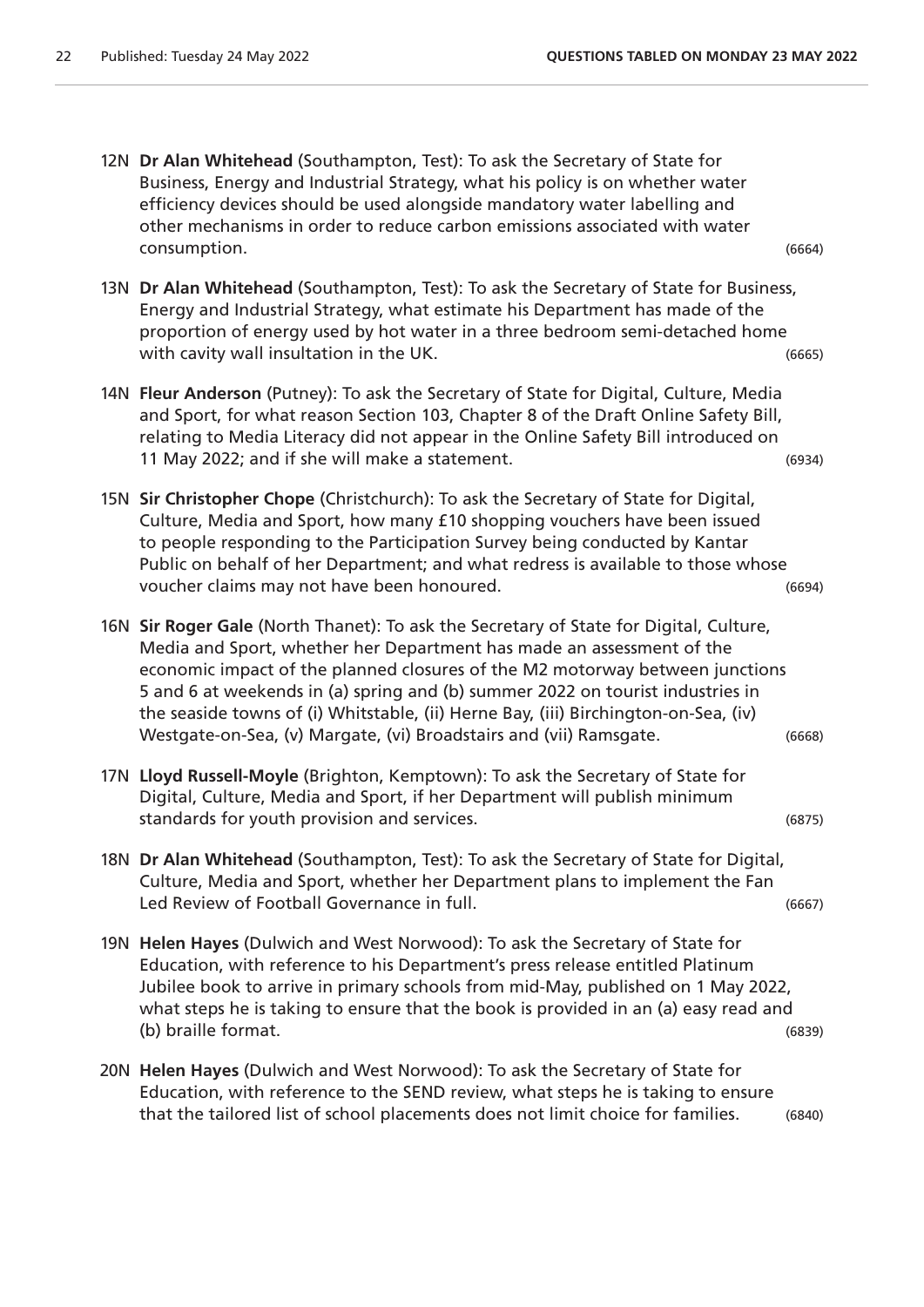- 21N **Helen Hayes** (Dulwich and West Norwood): To ask the Secretary of State for Education, with reference to the SEND review, what steps he is taking to ensure that all teachers have training to support children with SEND. (6841)
- 22N **Helen Hayes** (Dulwich and West Norwood): To ask the Secretary of State for Education, with reference to the SEND review, what assessment he has made of the potential impact of proposals for mandatory mediation on parent's access to the SEND tribunal process. (6842)
- 23N **Rachael Maskell** (York Central): To ask the Secretary of State for Education, what assessment he has made of the implications for his Department's policies of the Final Report of the Independent Review of Children's Social Care. (6806)
- 24N **Rachael Maskell** (York Central): To ask the Secretary of State for Education, if he will ensure that the implementation of the Independent Review of Children's Social Care is fully funded. (6807)
- 25N **Rachael Maskell** (York Central): To ask the Secretary of State for Education, if he will take steps to establish a national pay framework for the children's social care workforce; and if he will use the NHS Agenda for Change framework as an example of potential job evaluated scheme for that workforce. (6808)
- 26N **Rachael Maskell** (York Central): To ask the Secretary of State for Education, with reference to the Final Report of the Independent Review of Children's Social Care, published on 23 May 2022, whether his Department plans to undertake work on the intersection between (a) poverty and deprivation and (b) children's social care; and what steps his Department is taking to tackle the factors that cause children to require engagement with children's social care. (6809)
- 27N **Rachael Maskell** (York Central): To ask the Secretary of State for Education, what discussions he has had with the Secretary of State for Health and Social Care on the (a) implementation of family help and (b) steps being taken to help ensure that children get timely health interventions to tackle mental health issues; and if he make it a priority of his Department to grow the mental health workforce to respond to that need. (6810)
- 28N **Lloyd Russell-Moyle** (Brighton, Kemptown): To ask the Secretary of State for Education, what the ratio is of desks to staff in his Department. (6876)
- 29N **Mary Kelly Foy** (City of Durham): To ask the Secretary of State for Environment, Food and Rural Affairs, whether his Department has had recent discussions with Durham County Council on funding to reduce pollution in the river Wear. (6906)
- 30N **Mary Kelly Foy** (City of Durham): To ask the Secretary of State for Environment, Food and Rural Affairs, whether his Department has had recent discussions with the Treasury on funding to reduce pollution in the river Wear. (6907)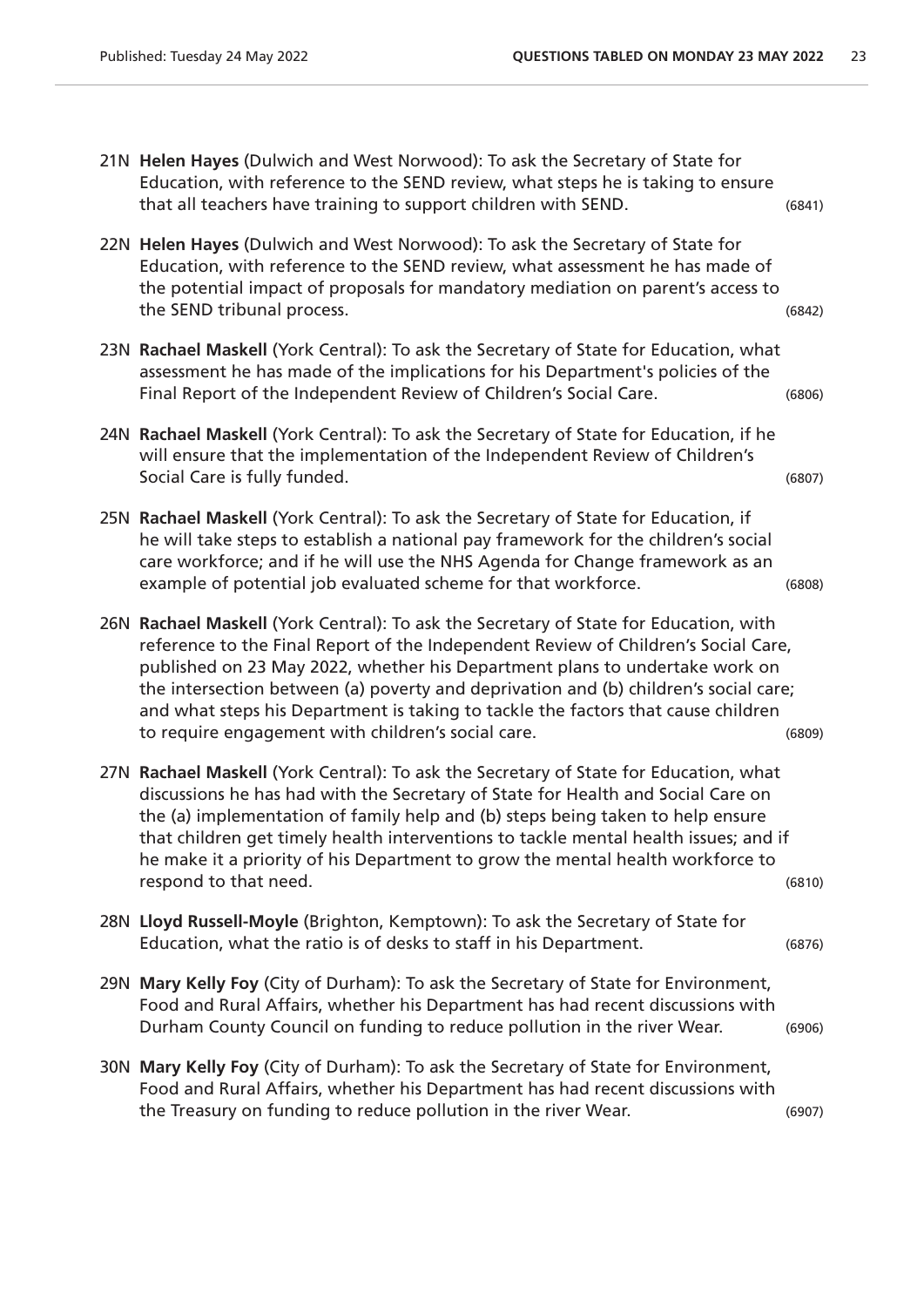- 31N **Andrew Gwynne** (Denton and Reddish): To ask the Secretary of State for Environment, Food and Rural Affairs, what discussions his Department has had with (a) the Mayor of Greater Manchester, (b) the Greater Manchester Combined Authority and (c) Transport for Greater Manchester on their request for a noncharging Clean Air Zone. (6725)
- 32N **Andrew Gwynne** (Denton and Reddish): To ask the Secretary of State for Environment, Food and Rural Affairs, whether (a) he and (b) officials in his Department have had discussions with (i) the Prime Minister and (ii) Number 10 officials on the Prime Minister's oral contribution of 2 March 2022, Official Report, column 1037, regarding the Greater Manchester Clean Air Zone. (6726)
- 33N **Andrew Gwynne** (Denton and Reddish): To ask the Secretary of State for Environment, Food and Rural Affairs, what his assessment is of the legislation regarding Clean Air Zones and whether it is possible to be both (a) a category B zone and (b) a non-charging zone as requested by the Greater Manchester Combined authorities and the Mayor of Greater Manchester. (6727)
- 34N **Kerry McCarthy** (Bristol East): To ask the Secretary of State for Environment, Food and Rural Affairs, when the Animal Welfare Committee is expected to update its previous Fish Welfare at Slaughter opinion; and what assessment he has made of potential differences in regulation regarding the slaughter of fish and other aquatic animals compared to that of terrestrial farm animals. (6723)
- 35N **Stephen Morgan** (Portsmouth South): To ask the Secretary of State for Environment, Food and Rural Affairs, how much Southern Water has paid of the £90 million fine issued in July 2021; and how his Department is using the funds received. (6890)
- 36N **Dr Alan Whitehead** (Southampton, Test): To ask the Secretary of State for Environment, Food and Rural Affairs, what discussions he has had with the Secretary of State for Business, Energy and Industrial Strategy on increasing the use of water efficiency devices in UK households to reduce carbon emissions. (6666)
- 37N **Kate Green** (Stretford and Urmston): To ask the Secretary of State for Levelling Up, Housing and Communities, when additional guidance on rematching when hosting arrangements break down under the Homes for Ukraine scheme will be issued to local authorities. [R] (6757)
- 38N **Dr Julian Lewis** (New Forest East): To ask the Secretary of State for Levelling Up, Housing and Communities, with reference to the Answer of 6 December 2021 to Question 85168 on Flats: Construction, what safeguards have been put in place to ensure that leaseholders do not have to pay for remedial works to apartment blocks caused by (a) faulty design and workmanship by contractors and (b) inadequate supervision by freeholders; whether he plans to introduce additional safeguards for leaseholders; if he will make an assessment of the implications for his policies on liability for remedial works of the use of ad hoc limited companies by contractors and freeholders to (i) carry out works and (ii) nominally take over ownership of such blocks after the completion of remedial work; and if he will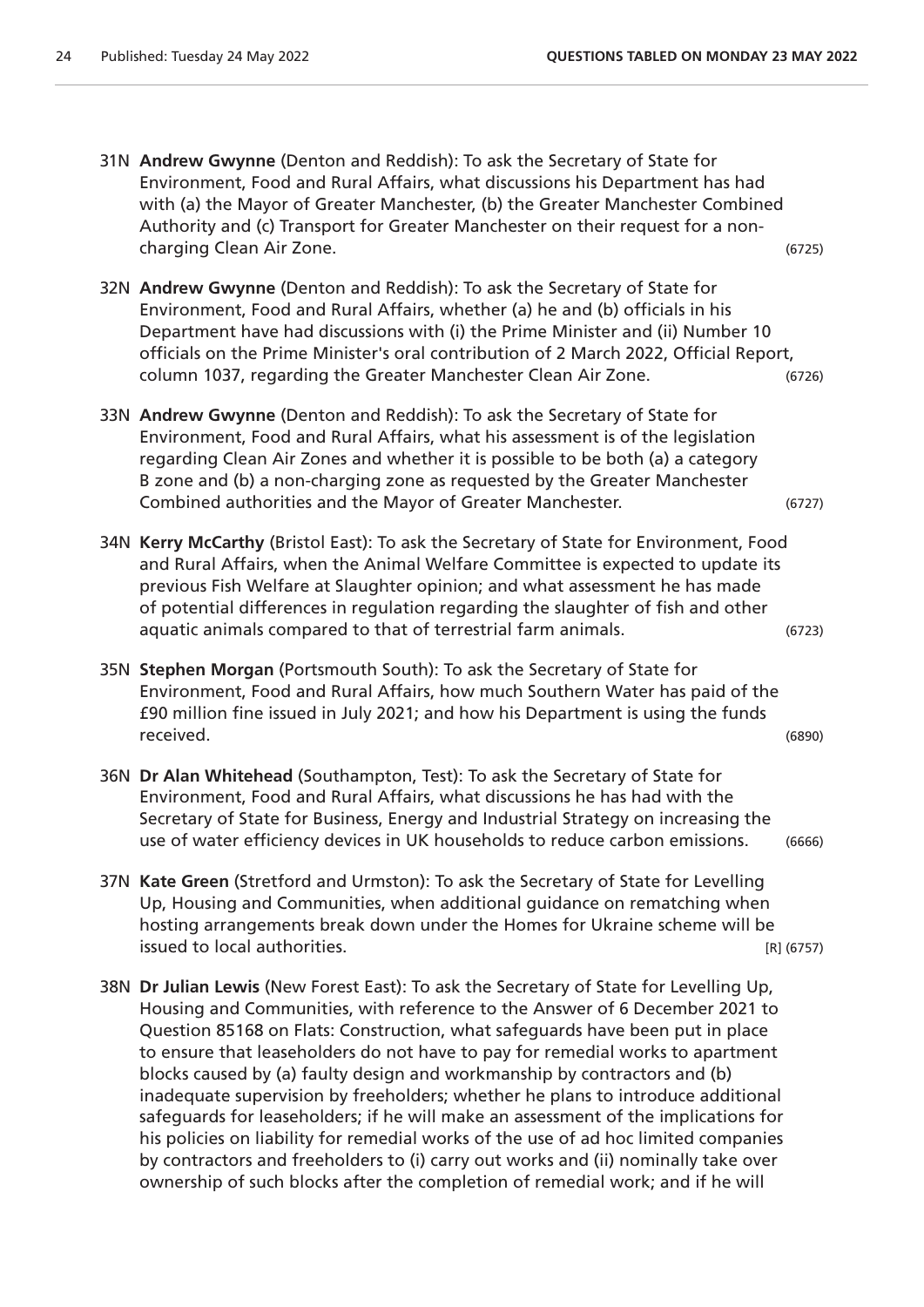make it his policy to require planning authorities that permit the construction of additional storeys to existing apartment blocks to conduct annual surveys on the (A) frequency of defective outcomes and (B) implications for existing leaseholders for their (1) costs, (2) property values and (3) quality of life.  $[R] (6662)$ 

- 39N **Lisa Nandy** (Wigan): To ask the Secretary of State for Levelling Up, Housing and Communities, pursuant to the Answer of 19 May 2022 to Question 2468 on Social Rented Housing: Construction, what the economic conditions are that will need to be met for the Affordable Homes Programme to meet its target of 180,000 new homes; and if the Government is on track to meet those economic conditions in the next two years. (6748)
- 40N **Lisa Nandy** (Wigan): To ask the Secretary of State for Levelling Up, Housing and Communities, pursuant to the Answer of 19 May 2022 to Question 2468 on Social Rented Housing: Construction, how many of the 180,000 new homes provided under the Affordable Homes Programme will be for affordable and social rent. (6749)
- 41N **Chi Onwurah** (Newcastle upon Tyne Central): To ask the Secretary of State for Levelling Up, Housing and Communities, with reference to the Levelling Up White Paper: Missions and Metrics Technical Annex, what the current status is of the Missions, in the context of the Levelling Up and Regeneration Bill which provides that the first statement of levelling-up missions must come into effect before the end of the period of one month beginning with the day on which this section comes into force. (6758)
- 42N **Chi Onwurah** (Newcastle upon Tyne Central): To ask the Secretary of State for Levelling Up, Housing and Communities, what assessment he has made of the potential effect of the proposed reduction of 90,000 civil servants on the levelling up missions for the English regions. (6760)
- 43N **Sir Christopher Chope** (Christchurch): To ask the Secretary of State for Transport, what assessment his Department has made of the proportion of road surfacing carried out on (a) national roads in England and (b) local roads in England which incorporates warm mix asphalt; and whether steps are being taken to increase the use of warm mix asphalt. (6693)
- 44N **Navendu Mishra** (Stockport): To ask the Secretary of State for Transport, what funding his Department provides for small businesses on employer-led schemes that encourage staff to cycle or walk to work. (6941)
- 45N **Mr Gagan Mohindra** (South West Hertfordshire): To ask the Secretary of State for Transport, what steps he is taking to ensure frequent and reliable transport is available and accessible to all rail commuters. (6940)
- 46N **Grahame Morris** (Easington): To ask the Secretary of State for Transport, if he will hold discussions with representatives of P&O Ferries on securing the return of the personal belongings of the 800 seafarers who were dismissed in March 2022. (6742)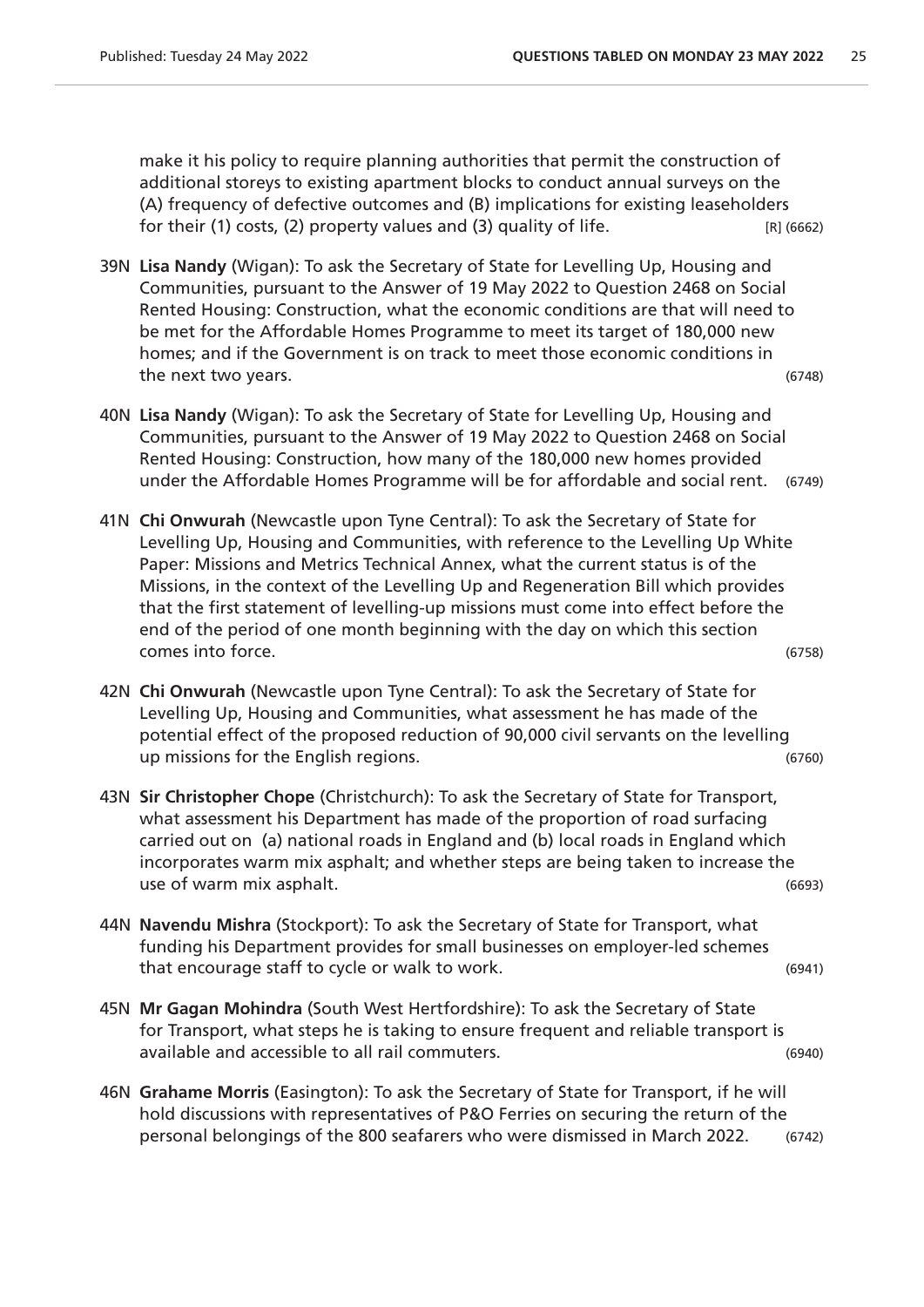- 47N **Sarah Olney** (Richmond Park): To ask the Secretary of State for Transport, what assessment he has made of the implications for his Department's policies of London Port Authorities proposal to expand control over the Thames riverbank eastwards of Teddington Lock. (6863)
- 48N **Ms Karen Buck** (Westminster North): To ask the Secretary of State for Work and Pensions, with reference the Answer of 26 April 2022 to Question 156348, on Universal Credit, if she will place a copy of those equality assessments in the House of Commons Library. (6680)
- 49N **Ms Karen Buck** (Westminster North): To ask the Secretary of State for Work and Pensions, with reference to the discussion at the Universal Credit Programme Board on 12 November 2019, if she will place a copy of the evaluation strategy for the proposed Move to UC in the House of Commons Library. (6681)
- 50N **Ms Karen Buck** (Westminster North): To ask the Secretary of State for Work and Pensions, with reference to paragraph 35 of the equalities impact assessment for the Government's decision to freeze Local Housing Allowance rates in 2021-22, if she will place the data her Department collected in respect of the second bullet point, which states that we will monitor the proportion of LHA claimants with shortfalls and the amounts of those shortfalls, in the House of Commons Library. (6683)
- 51N **Ms Karen Buck** (Westminster North): To ask the Secretary of State for Work and Pensions, whether her Department undertook an equalities impact assessment of the Government's decision to freeze Local Housing Allowance rates in 2022-23. (6684)
- 52N **Mr Tanmanjeet Singh Dhesi** (Slough): To ask the Secretary of State for Work and Pensions, what recent steps she has taken to help ensure efficient and clear communication between her Department and the Child Maintenance Service on benefit fraud claims and investigations. (6884)
- 53N **Rosie Duffield** (Canterbury): To ask the Secretary of State for Work and Pensions, what financial support her Department is providing to people diagnosed with long covid who are out of work. (6878)
- 54N **Chi Onwurah** (Newcastle upon Tyne Central): To ask the Secretary of State for Work and Pensions, how many state pension claimants face delays to the first payments of their pension in (a) Newcastle and (b) the North East of England. (6762)
- 55N **Stephen Timms** (East Ham): To ask the Secretary of State for Work and Pensions, whether tax credit recipients who have more than £16,000 in savings will lose all their support on being migrated to Universal Credit after the one year grace period, or whether they will be entitled to further transitional protection. (6670)
- 56N **Stephen Timms** (East Ham): To ask the Secretary of State for Work and Pensions, what protections her Department has put in place for people with complex disabilities undergoing managed migration to Universal Credit. (6671)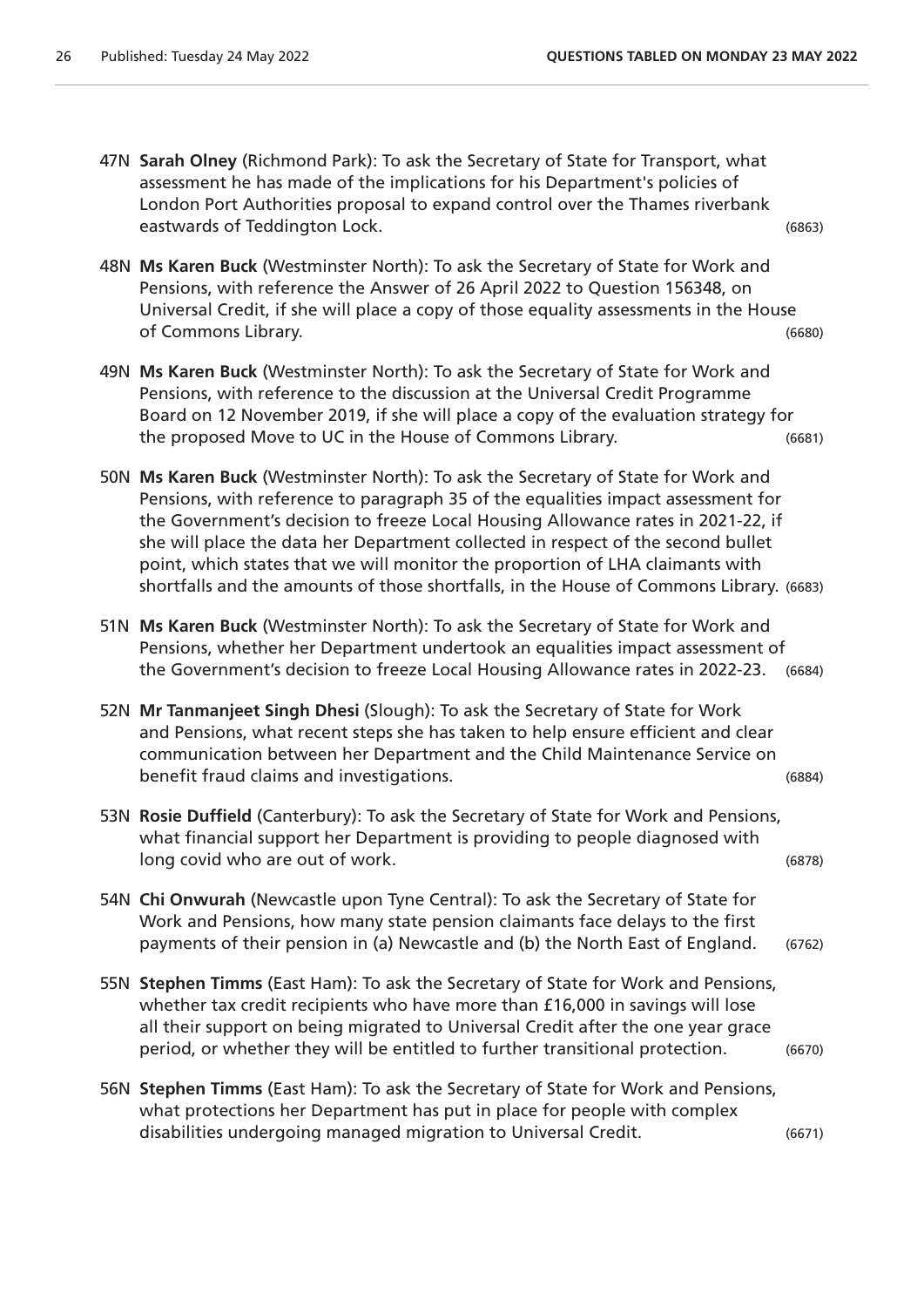| 58N Stephen Timms (East Ham): To ask the Secretary of State for Work and Pensions,<br>what steps her Department is taking to ensure that people with complex<br>disabilities who are undergoing managed migration to Universal Credit will not<br>have their benefits claims unfairly stopped.<br>59N Stephen Timms (East Ham): To ask the Secretary of State for Work and Pensions,<br>what guidance she has given to support services assisting people with complex<br>disabilities undergoing managed migration to Universal Credit.<br>60N Fleur Anderson (Putney): To ask the Secretary of State for Health and Social Care,<br>what steps he is taking to improve the recruitment and retention of midwives in<br>the NHS.<br>61N Dan Carden (Liverpool, Walton): To ask the Secretary of State for Health and<br>Social Care, if he will commit to taking cross-Government action on the social<br>determinants of health in the Health Disparities White Paper.<br>62N Daisy Cooper (St Albans): To ask the Secretary of State for Health and Social | (6672) |
|--------------------------------------------------------------------------------------------------------------------------------------------------------------------------------------------------------------------------------------------------------------------------------------------------------------------------------------------------------------------------------------------------------------------------------------------------------------------------------------------------------------------------------------------------------------------------------------------------------------------------------------------------------------------------------------------------------------------------------------------------------------------------------------------------------------------------------------------------------------------------------------------------------------------------------------------------------------------------------------------------------------------------------------------------------------|--------|
|                                                                                                                                                                                                                                                                                                                                                                                                                                                                                                                                                                                                                                                                                                                                                                                                                                                                                                                                                                                                                                                              | (6673) |
|                                                                                                                                                                                                                                                                                                                                                                                                                                                                                                                                                                                                                                                                                                                                                                                                                                                                                                                                                                                                                                                              | (6674) |
|                                                                                                                                                                                                                                                                                                                                                                                                                                                                                                                                                                                                                                                                                                                                                                                                                                                                                                                                                                                                                                                              | (6935) |
|                                                                                                                                                                                                                                                                                                                                                                                                                                                                                                                                                                                                                                                                                                                                                                                                                                                                                                                                                                                                                                                              | (6889) |
| Care, if he will publish the equality impact assessment relating to the guidance<br>published on 21 February 2022, entitled COVID-19 Response: Living with COVID-<br>19.                                                                                                                                                                                                                                                                                                                                                                                                                                                                                                                                                                                                                                                                                                                                                                                                                                                                                     | (6916) |
| 63N Virginia Crosbie (Ynys Môn): To ask the Secretary of State for Health and Social<br>Care, if he will increase funding for research into myalgic encephalomyelitis; and<br>what steps he is taking to meet the additional needs of people living with myalgic<br>encephalomyelitis and other similar chronic conditions.                                                                                                                                                                                                                                                                                                                                                                                                                                                                                                                                                                                                                                                                                                                                  | (6962) |
| 64N Virginia Crosbie (Ynys Môn): To ask the Secretary of State for Health and Social<br>Care, what steps he is taking to improve levels of dementia diagnoses in rural<br>areas.                                                                                                                                                                                                                                                                                                                                                                                                                                                                                                                                                                                                                                                                                                                                                                                                                                                                             | (6963) |
| 65N Virginia Crosbie (Ynys Môn): To ask the Secretary of State for Health and Social<br>Care, what steps he is taking to ensure that identification of dementia in patients<br>is prioritised during hospital admissions.                                                                                                                                                                                                                                                                                                                                                                                                                                                                                                                                                                                                                                                                                                                                                                                                                                    | (6964) |
| 66N Rosie Duffield (Canterbury): To ask the Secretary of State for Health and Social<br>Care, what additional support and resources are being made available to NHS<br>Trusts in the South East for patients diagnosed with long covid.                                                                                                                                                                                                                                                                                                                                                                                                                                                                                                                                                                                                                                                                                                                                                                                                                      | (6879) |
| 67N Rosie Duffield (Canterbury): To ask the Secretary of State for Health and Social<br>Care, what the average waiting time is for a patient to be diagnosed with long<br>covid within NHS Trusts in the South East.                                                                                                                                                                                                                                                                                                                                                                                                                                                                                                                                                                                                                                                                                                                                                                                                                                         | (6880) |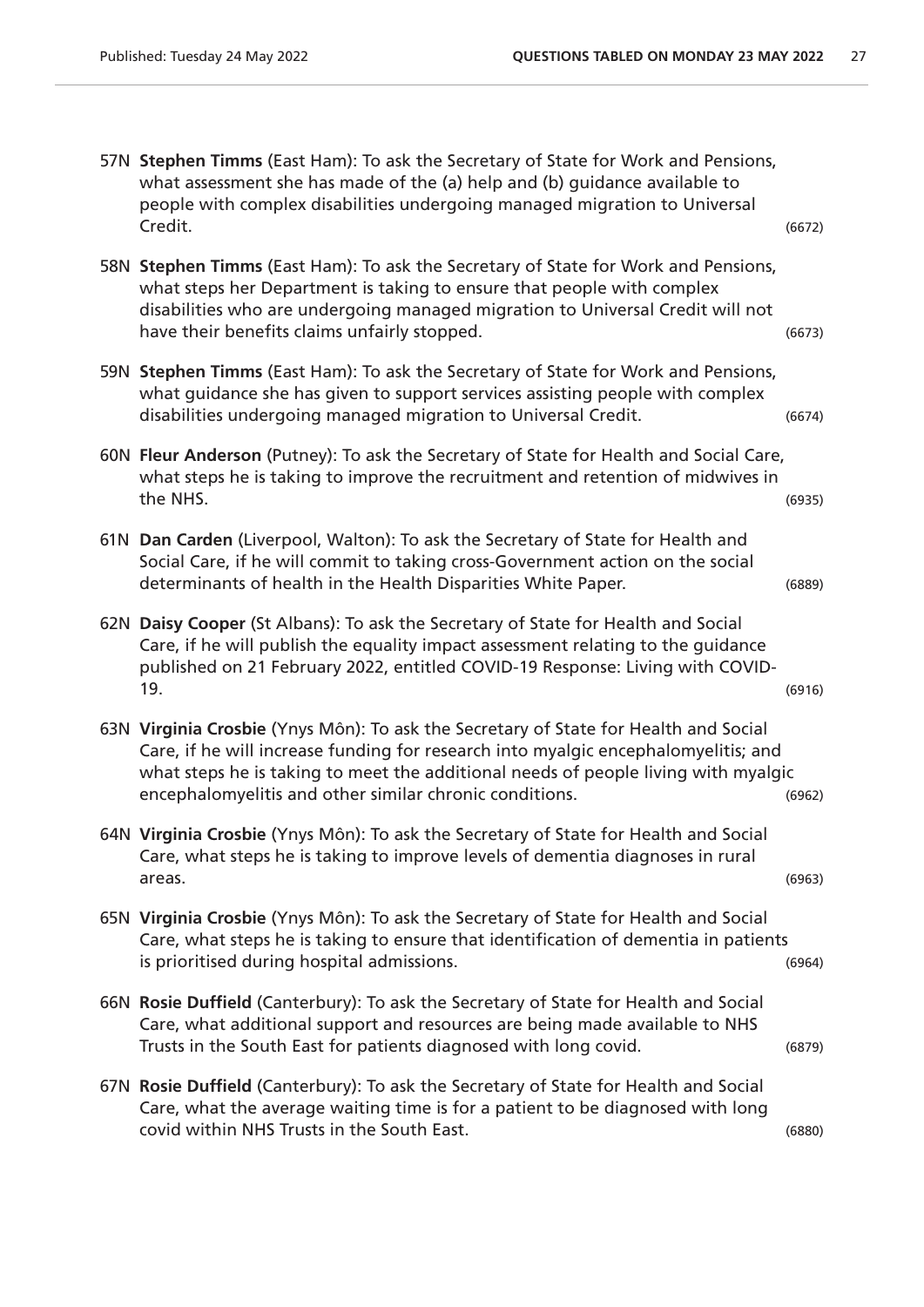- 68N **John Lamont** (Berwickshire, Roxburgh and Selkirk): To ask the Secretary of State for Health and Social Care, what assistance it is providing to Public Health Scotland on the outbreak of monkeypox. (6870)
- 69N **Anne Marie Morris** (Newton Abbot): To ask the Secretary of State for Health and Social Care, what assessment he has made of the impact of decision not to offer antiviral medication to patients with severe learning disabilities or brain damage and currently excluded from the list of those at highest risk from covid-19. (6774)
- 70N **Anne Marie Morris** (Newton Abbot): To ask the Secretary of State for Health and Social Care, with reference to the findings by the JCVI that people on the Learning Disabilities Register are at increased risk of mortality from covid-19, if he will request a reassessment of this group's eligibility for a fourth vaccine dose. (6775)
- 71N **Bell Ribeiro-Addy** (Streatham): To ask the Secretary of State for Health and Social Care, when his Department plans to publish a new sexual and reproductive health strategy; and whether he plans to include in that strategy an assessment of the potential merits of including a requirement to return levels of face-to-face testing at sexual health clinics to pre-covid-19 outbreak levels. (6910)
- 72N **Bell Ribeiro-Addy** (Streatham): To ask the Secretary of State for Health and Social Care, how many and what proportion of sexual health clinics in England (a) continued and (b) ceased offering face-to-face testing during the covid-19 outbreak; and of those that ceased offering face-to-face testing, how many and what proportion have restored that service as of 23 May 2022. (6911)
- 73N **Wes Streeting** (Ilford North): To ask the Secretary of State for Health and Social Care, how much his Department spent on recruitment consultants in each of the last five years. (6832)
- 74N **Catherine West** (Hornsey and Wood Green): To ask the Secretary of State for Health and Social Care, what steps he is taking to reduce waiting times for sexual health clinics in London. (6856)
- 75N **Jonathan Edwards** (Carmarthen East and Dinefwr): To ask the Secretary of State for Foreign, Commonwealth and Development Affairs, if she will make an assessment of the implications for her policies of the World Health Organisation's proposal for a new international agreement on pandemic preparedness and response; and if she will make a statement. (6741)
- 76N **Kenny MacAskill** (East Lothian): To ask the Secretary of State for Foreign, Commonwealth and Development Affairs, how much funding her Department has contributed to the Turkish-British Tatlidil annual meeting since it was created in 2011, by year. (6926)
- 77N **Kenny MacAskill** (East Lothian): To ask the Secretary of State for Foreign, Commonwealth and Development Affairs, how many staff in her Department have worked on the Tatlidil annual meeting since 2011, broken down by year. (6927)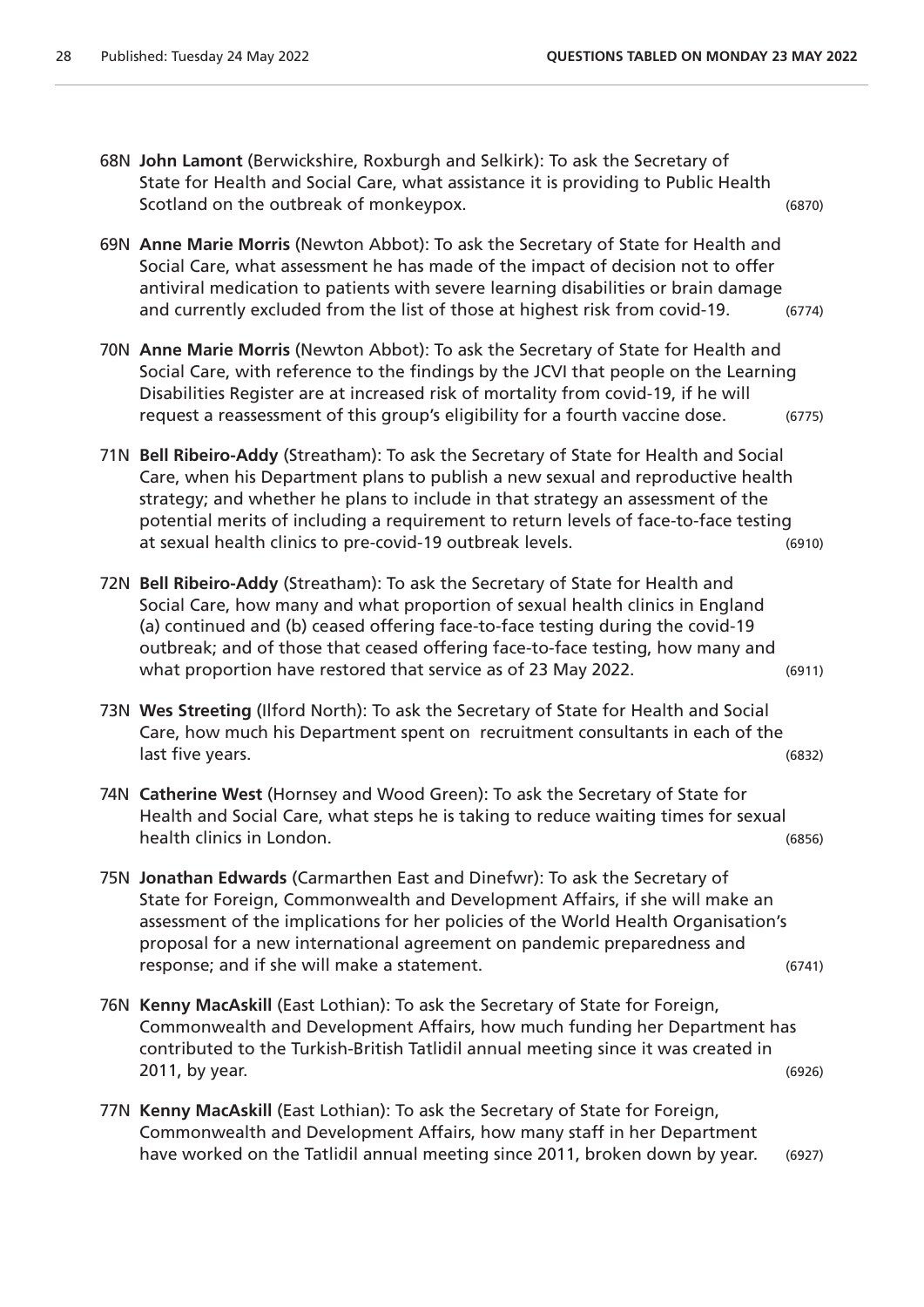- 78N **Kenny MacAskill** (East Lothian): To ask the Secretary of State for Foreign, Commonwealth and Development Affairs, whether the annual British Turkish Tatlidil meeting still takes place. (6931)
- 79N **Anne McLaughlin** (Glasgow North East): To ask the Secretary of State for Foreign, Commonwealth and Development Affairs, with reference to the Answer of 7 March 2022 to Question 132296 on Afghanistan: Chevening Scholarships Programme, how her Department plans to contact Chevening Alumni currently at risk in Afghanistan. (6803)
- 80N **Anne McLaughlin** (Glasgow North East): To ask the Secretary of State for Foreign, Commonwealth and Development Affairs, pursuant to the Answer of 7 March 2022 to Question 132296, on Afghanistan: Chevening Scholarships Programme, which stated that it is not known how many Chevening Alumni are currently in Afghanistan, what steps her Department plans to take to contact eligible Chevening Alumni to support them through next steps in applying to the Afghan Citizens Resettlement Scheme. (6804)
- 81N **Layla Moran** (Oxford West and Abingdon): To ask the Secretary of State for Foreign, Commonwealth and Development Affairs, what the entertainment budget has been of (a) the UK representative to the European Union and subsequently (b) the UK Mission to the EU in each year since 2015. (6891)
- 82N **Layla Moran** (Oxford West and Abingdon): To ask the Secretary of State for Foreign, Commonwealth and Development Affairs, what assessment she has made of whether funding from Sri Lanka's Conflict and Stabilisation and Security Fund programme has been spent on training the Sri Lankan police and security forces involved in the response to the May 2022 protests. (6892)
- 83N **Bell Ribeiro-Addy** (Streatham): To ask the Secretary of State for Foreign, Commonwealth and Development Affairs, whether she has had recent discussions with her Turkish counterpart on Operation Claw Lock. (6912)
- 84N **Liz Saville Roberts** (Dwyfor Meirionnydd): To ask the Secretary of State for Foreign, Commonwealth and Development Affairs, what steps she will take to help ensure that (a) relevant stakeholders and (b) members of the public are able to feed into the UK's position on the World Health Organisation's new international agreement on pandemic preparedness and response. (6855)
- 85N **Mr Peter Bone** (Wellingborough): To ask the Secretary of State for the Home Department, with reference to the oral statement of the Parliamentary Under-Secretary of State for the Home Department on 18 May 2022, on Foreign National Offender Removal Flights, Official Report, column 687, in respect of each of the 112 individuals originally included on the flight manifest, whether each of those individuals were on the flight when it departed; what criminal convictions each of those individuals had; and for what reasons certain individuals did not depart on that flight. (6734)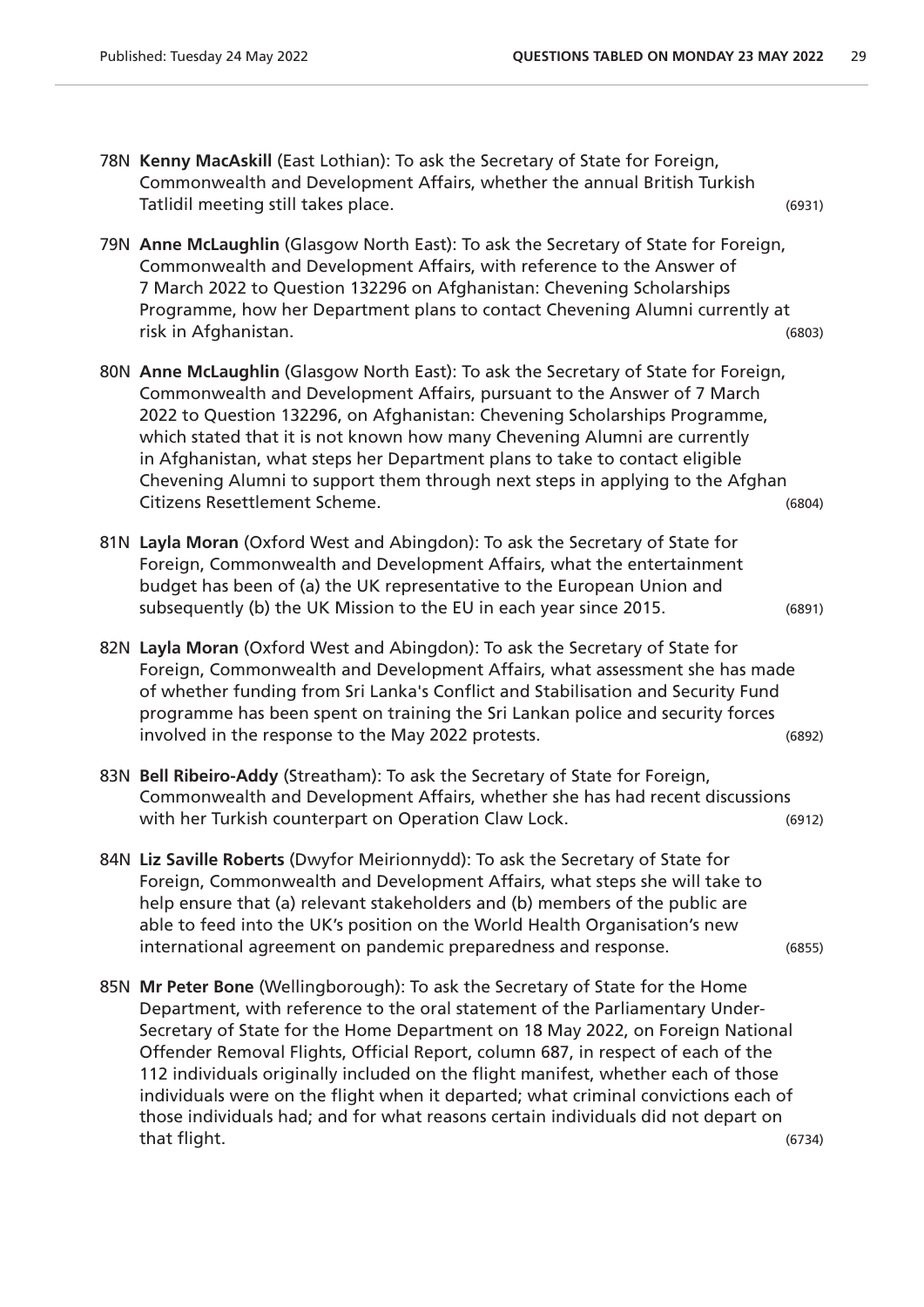| 86N Daisy Cooper (St Albans): To ask the Secretary of State for the Home Department,<br>if she will make it her policy for refugees from Ukraine who have arrived under<br>the Ukraine Family Scheme to be entitled to free travel on public transport for<br>follow up visa appointments with her Department.                                                                                                                                                                                | (6915) |
|-----------------------------------------------------------------------------------------------------------------------------------------------------------------------------------------------------------------------------------------------------------------------------------------------------------------------------------------------------------------------------------------------------------------------------------------------------------------------------------------------|--------|
| 87N Daisy Cooper (St Albans): To ask the Secretary of State for the Home Department,<br>how many applications to the Homes for Ukraine scheme were received by UK<br>Visas and Immigration between 18 and 25 March 2022; and of those applications,<br>how many had received a permission to travel letter as of 18 April 2022.                                                                                                                                                               | (6920) |
| 88N Stella Creasy (Walthamstow): To ask the Secretary of State for the Home<br>Department, which national human rights institutions will be able to inspect the<br>provision of services for those refugees whose applications for asylum will be<br>covered by the joint new migration and economic development partnership with<br>Rwanda.                                                                                                                                                  | (6750) |
| 89N Mr Tanmanjeet Singh Dhesi (Slough): To ask the Secretary of State for the Home<br>Department, what assessment she has made of the implications for her policies<br>of Professional and Linguistic Assessments Board 1 (PLAB 1) and Professional and<br>Linguistic Assessments Board 2 (PLAB 2) candidates in the UK having to incur<br>further costs to extend their visas in order to take the PLAB 1 or PLAB 2 exam, as a<br>result of their exams being rescheduled for later in 2022. | (6885) |
| 90N Mr Tanmanjeet Singh Dhesi (Slough): To ask the Secretary of State for the Home<br>Department, whether she has any plans to allow Professional and Linguistic<br>Assessments Board 1 and Professional and Linguistic Assessments Board 2<br>candidates to extend their visas without them having to incur further costs in<br>order to take their exams in the event that they are rescheduled by the General<br>Medical Council.                                                          | (6886) |
| 91N Rosie Duffield (Canterbury): To ask the Secretary of State for the Home<br>Department, what steps her Department is taking to improve recruitment and<br>retention of staff at HM Passport Office, in order to manage the backlog of<br>outstanding passport cases.                                                                                                                                                                                                                       | (6881) |
| 92N Rosie Duffield (Canterbury): To ask the Secretary of State for the Home<br>Department, if she will instruct HM Passport Office to make available more fast-<br>track and premium service appointments.                                                                                                                                                                                                                                                                                    | (6882) |
| 93N Mary Kelly Foy (City of Durham): To ask the Secretary of State for the Home<br>Department, how many women detained in Derwentside Immigration Removal<br>Centre have been deported as of 23 May 2022.                                                                                                                                                                                                                                                                                     | (6908) |
| 94N Helen Hayes (Dulwich and West Norwood): To ask the Secretary of State for<br>the Home Department, what estimate she has made of the number of Afghan<br>refugees that will be resettled in the UK following referral by the UNHCR.                                                                                                                                                                                                                                                        | (6843) |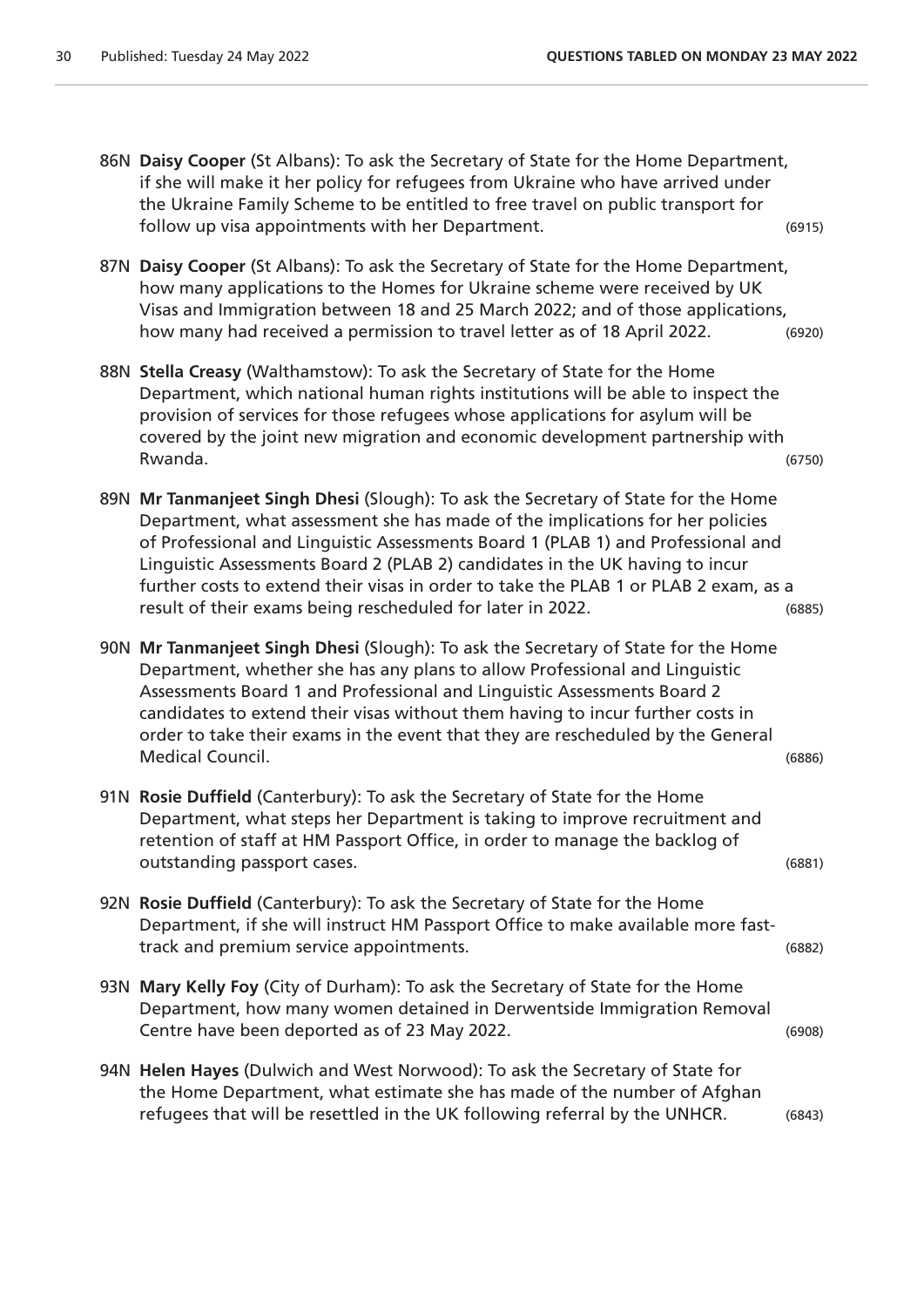- 95N **Stephen Kinnock** (Aberavon): To ask the Secretary of State for the Home Department, how many unaccompanied minors are (a) on the waiting list for (i) the Ukraine Family Scheme and (ii) the Ukraine Sponsorship Scheme and (b) how many people have been granted visas but are yet to arrive in the UK for each of those schemes. (6781)
- 96N **Stephen Kinnock** (Aberavon): To ask the Secretary of State for the Home Department, how many decision makers in her Department are working on processing the backlog of asylum applications. (6782)
- 97N **Stephen Kinnock** (Aberavon): To ask the Secretary of State for the Home Department, how many people were employed at the contractor Teleperformance to service the Passport Office contract in (a) 2019, (b) 2020, (c) 2021 and (d) 2022. (6783)
- 98N **Stephen Kinnock** (Aberavon): To ask the Secretary of State for the Home Department, how many meetings her Ministers had with the senior management of the Passport Office in (a) 2020, (b) 2021 and (c) 2022 to discuss plans for responding to the expected increase in passport renewal applications that result from the re-opening of the travel industry and easing of covid-related lockdown restrictions. (6784)
- 99N **Stephen Kinnock** (Aberavon): To ask the Secretary of State for the Home Department, how many discussions Ministers in her Department had in (a) 2020, (b) 2021 and (c) 2022 with the senior management of Teleperformance on plans for responding to the expected increase in passport renewal applications that would result from the re-opening of the travel industry and easing of covidrelated lockdown restrictions. (6785)
- 100N**Peter Kyle** (Hove): To ask the Secretary of State for the Home Department, what steps she plans to take to reduce the 24 week processing time frame for a family visa to its original 12 week service standard. (6838)
- 101N**Layla Moran** (Oxford West and Abingdon): To ask the Secretary of State for the Home Department, how many school group coaches entered UK ports in the first quarter of (a) 2019 and (b) 2022. (6893)
- 102N**Chi Onwurah** (Newcastle upon Tyne Central): To ask the Secretary of State for the Home Department, what proportion of the people fleeing Afghanistan that were granted six month emergency visas have now been granted longer term visas following the expiry of the emergency visa. (6759)
- 103N**Chi Onwurah** (Newcastle upon Tyne Central): To ask the Secretary of State for the Home Department, what steps she is taking to support family reunion for people fleeing Afghanistan whose relatives escaped to other countries. (6761)
- 104N**Steve Reed** (Croydon North): To ask the Secretary of State for the Home Department, whether her Department has provided a full response to Bishop's review of Hillsborough families' experiences. (6779)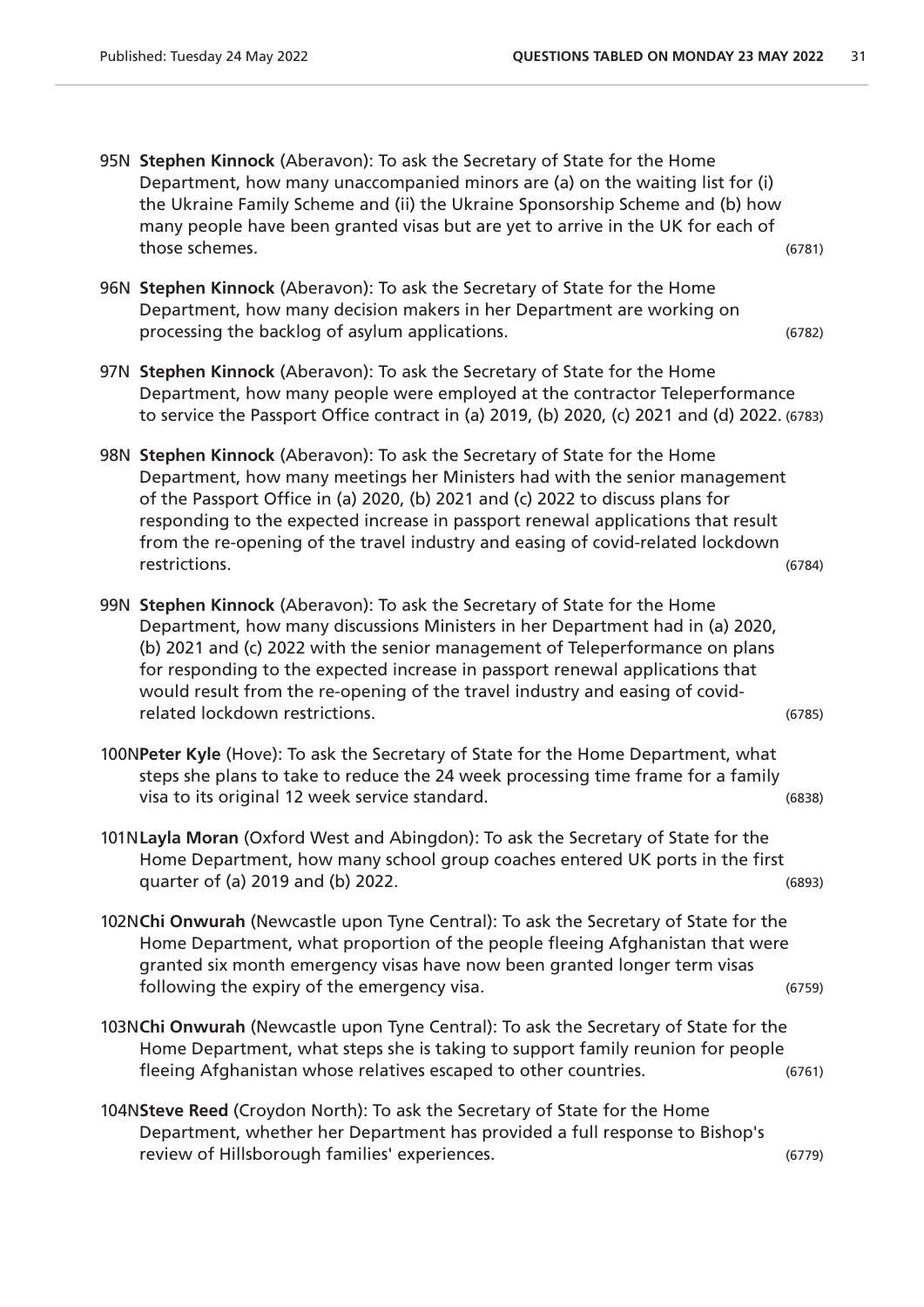| 105NJane Stevenson (Wolverhampton North East): To ask the Secretary of State for<br>the Home Department, what the average response time is for correspondence on<br>immigration cases from honourable Members to the Home Office; and if she will<br>make a statement.                                                           | (6905) |
|----------------------------------------------------------------------------------------------------------------------------------------------------------------------------------------------------------------------------------------------------------------------------------------------------------------------------------|--------|
| 106NAndrea Leadsom (South Northamptonshire): To ask the Leader of the House,<br>what steps he is taking to help ensure that the House will be able to review the<br>proposed changes to Parliament's restoration and renewal programme.                                                                                          | (6753) |
| 107NJamie Stone (Caithness, Sutherland and Easter Ross): To ask the Secretary of State<br>for Defence, on how many occasions a call out relating to a fault in armed forces<br>accommodation resulted in a wait of more than one month for the repair to be<br>completed in each of the last three years.                        | (6874) |
| 108NSteve Reed (Croydon North): To ask the Secretary of State for Justice, whether his<br>Department will reopen Rainsbrook Secure Training Centre.                                                                                                                                                                              | (6780) |
| 109NAndrew Gwynne (Denton and Reddish): To ask the Prime Minister, with reference<br>to his oral contribution of 2 March 2022, Official Report, column 1037, what<br>assessment he has made of the request from the Greater Manchester Mayor and<br>Combined Authority for a non-charging clean air zone for Greater Manchester. | (6724) |
| 110N Dr Rupa Huq (Ealing Central and Acton): To ask the Prime Minister, what meetings<br>he has had with the Second Permanent Secretary to the Cabinet Office on the<br>Investigation into Alleged Gatherings on Government Premises during Covid<br>Restrictions (b) and when those meetings took place.                        | (6846) |
| 111N Dr Rupa Huq (Ealing Central and Acton): To ask the Prime Minister, whether his<br>office organised a meeting with the Second Permanent Secretary to the Cabinet<br>Office, to discuss the Investigation into Alleged Gatherings on Government<br>Premises during covid-19 restrictions.                                     | (6847) |
| 112N Abena Oppong-Asare (Erith and Thamesmead): To ask the Chancellor of the<br>Exchequer, how many and what proportion of eligible parents take up tax free<br>childcare.                                                                                                                                                       | (6944) |
| 113N Abena Oppong-Asare (Erith and Thamesmead): To ask the Chancellor of<br>the Exchequer, if he will provide a breakdown of the proportion of eligible<br>households that take up tax free childcare in each (a) region and (b) nation of the<br>UK.                                                                            | (6945) |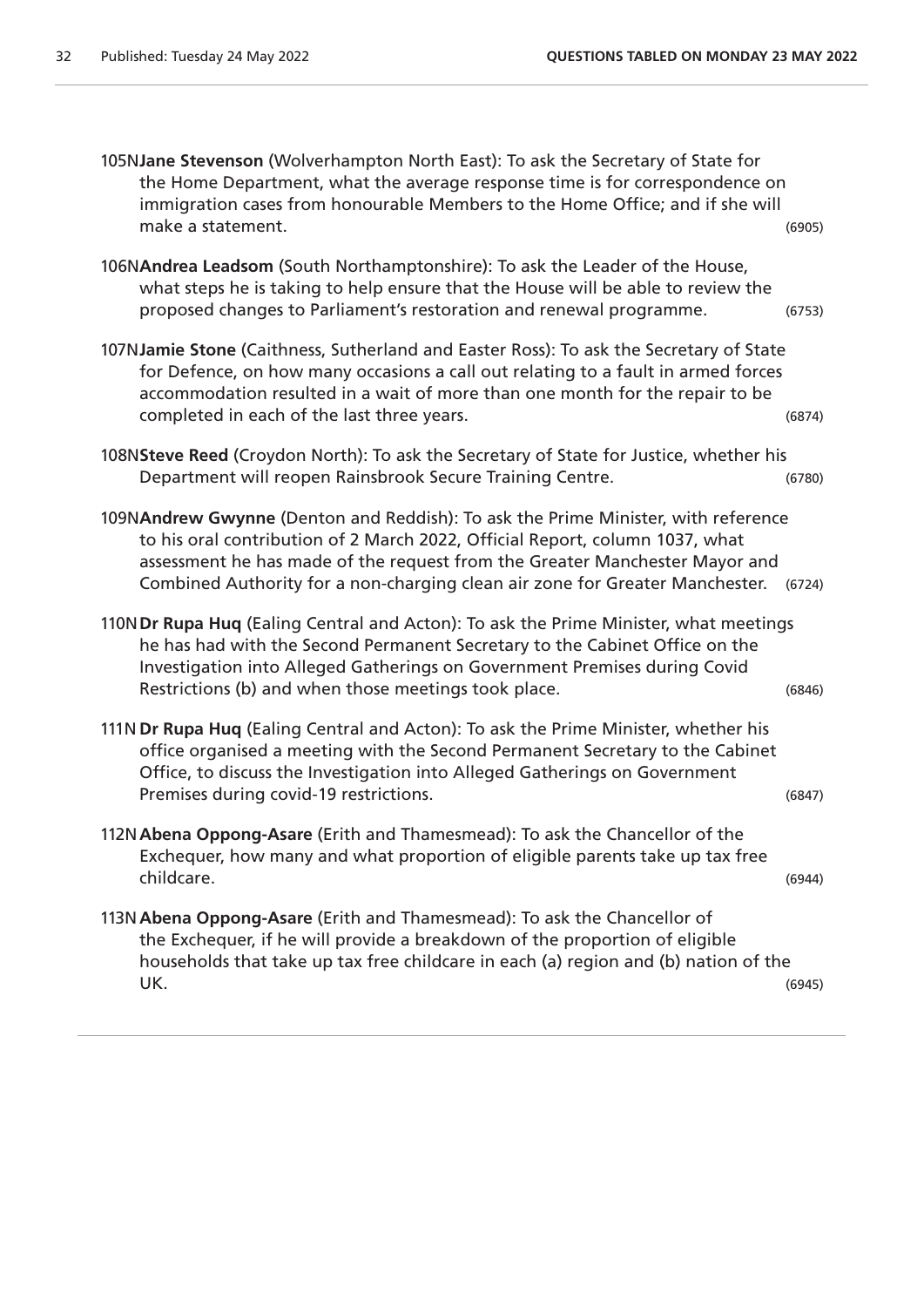### Questions for Answer on Monday 6 June

### **Questions for Written Answer**

|      | 1N Sir Bernard Jenkin (Harwich and North Essex): To ask the Secretary of State for<br>Business, Energy and Industrial Strategy, if he will estimate the likely (a) length<br>of cabling, (b) transmission capacity, (c) financial cost of the proposed Sealink 1<br>undersea electrical cable from Sizewell to Kent, referred to as SCD1 in the latest<br>National Grid Network Options Appraisal; and if he will make a statement. | (6661) |
|------|-------------------------------------------------------------------------------------------------------------------------------------------------------------------------------------------------------------------------------------------------------------------------------------------------------------------------------------------------------------------------------------------------------------------------------------|--------|
| 2N . | Steve McCabe (Birmingham, Selly Oak): To ask the Secretary of State for Health<br>and Social Care, what assessment his Department has made of the potential merits<br>of allowing pharmacists to amend patient prescriptions when there is a supply<br>shortage of hormone replacement therapy medications.                                                                                                                         | (6695) |

- 3N **Steve McCabe** (Birmingham, Selly Oak): To ask the Secretary of State for Health and Social Care, what steps his Department is taking to ensure hormone replacement therapy suppliers can meet the current level of demand for those medications. (6696)
- 4N **Lloyd Russell-Moyle** (Brighton, Kemptown): To ask the Secretary of State for Health and Social Care, what steps his Department has taken to secure supplies of Jynneos, also known as Imvanex and Imvamune, or other vaccines used for monkeypox. (6877)
- 5N **Wes Streeting** (Ilford North): To ask the Secretary of State for Health and Social Care, how much was paid by NHS England and NHS trusts to recruitment consultants in each of the last five years. (6833)
- 6N **Wes Streeting** (Ilford North): To ask the Secretary of State for Health and Social Care, what his Department's projected spend is on recruitment consultants for 2022-23. (6834)
- 7N **Wes Streeting** (Ilford North): To ask the Secretary of State for Health and Social Care, what the projected spend is by NHS England and NHS trusts on recruitment consultants for 2022-23. (6835)
- 8N **Wes Streeting** (Ilford North): To ask the Secretary of State for Health and Social Care, how much the Government spent on the Independent review of Smokefree 2030 policies. (6836)